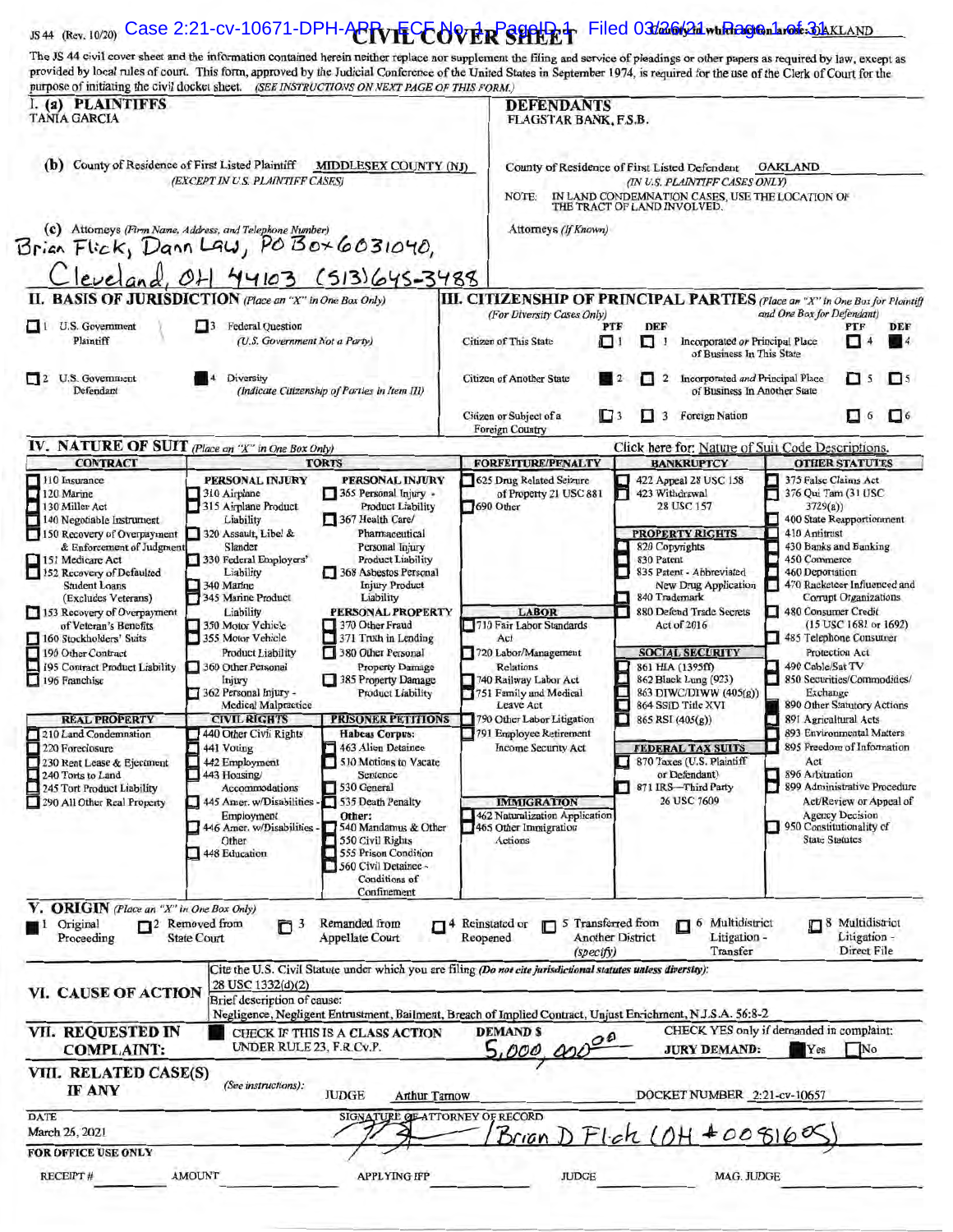PURSUANT TO LOCAL RULE 83.11 Case 2:21-cv-10671-DPH-APP ECF No. 1, PageID.2 Filed 03/26/21 Page 2 of 31

|           | Is this a case that has been previously dismissed? |  |
|-----------|----------------------------------------------------|--|
|           | If yes, give the following information:            |  |
| Court:    |                                                    |  |
| Case No.: |                                                    |  |

Judge:

2. Other than stated above, are there any pending or previously discontinued or dismissed companion cases in this or any other court, including state court? (Companion cases are matters in which it appears substantially similar evidence will be offered or the same or related parties are present and the cases arise out of the same transaction or occurrence.)

I Yes u No

Yes

No

lf yes, give the following information

| Court: U.S. Dist. Court for EDMI |  |
|----------------------------------|--|
|----------------------------------|--|

Case No.: 2:21-cv-10657

Judge: Arthur J. Tarnow

Notes: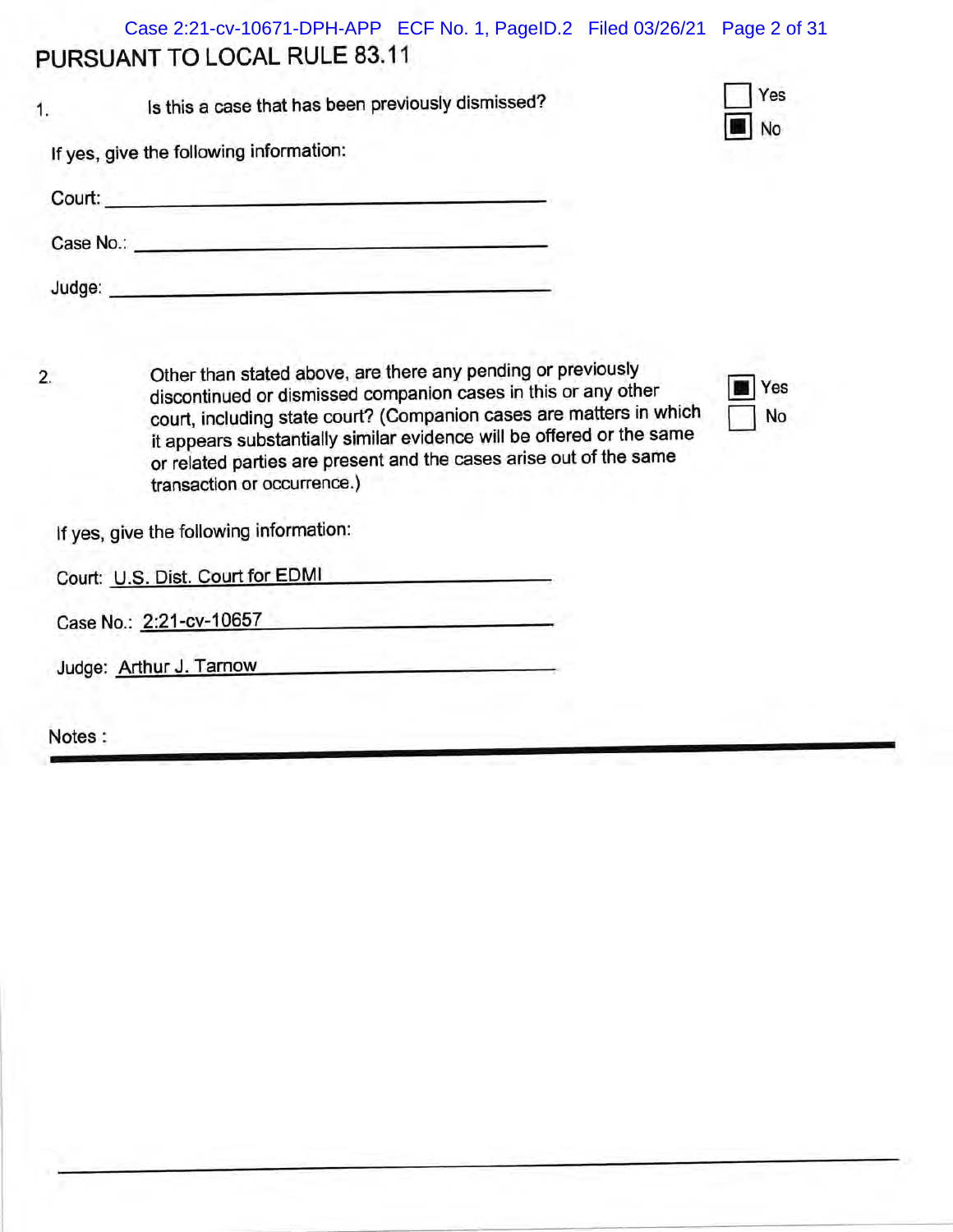# **UNITED STATES DISTRICT COURT EASTERN DISTRICT OF MICHIGAN SOUTHERN DIVISION**

**TANIA GARCIA,**

**on behalf of herself and all others similarly situated,**

**Plaintiff,**

**v.**

**FLAGSTAR BANK, FSB,**

**Defendant.**

Case No. 21-cv-10671

**CLASS ACTION COMPLAINT**

**JURY TRIAL DEMANDED**

Plaintiff Tania Garcia ("Plaintiff"), by and through her attorneys, upon personal knowledge as to herself and her own acts and experiences, and upon information and belief as to all other matters, alleges as follows:

# **NATURE OF THE ACTION**

1. Plaintiff brings this Class Action Complaint ("Complaint") against Defendant Flagstar Bank, FSB ("Flagstar" or "Defendant"), individually and on behalf of all others similarly situated based on Defendant's failure to properly safeguard personally identifiable information ("PII") that it stored on and/or shared using its vendor's file sharing platform, including without limitation, full names, Social Security numbers, residential addresses, phone numbers, dates of birth, and/or financial account numbers.

2. According to its website, Defendant "has assets of \$31.0 billion, is the sixth largest bank mortgage originator nationally, and the second largest savings bank in the country."[1](#page-2-0) Defendant "operate[s] 150 branches in Michigan, Indiana, California, Wisconsin, and

<span id="page-2-1"></span><span id="page-2-0"></span><sup>&</sup>lt;sup>1</sup> [https://www.flagstar.com/about-flagstar.html \(last visited 3/26/2021\).](#page-2-1)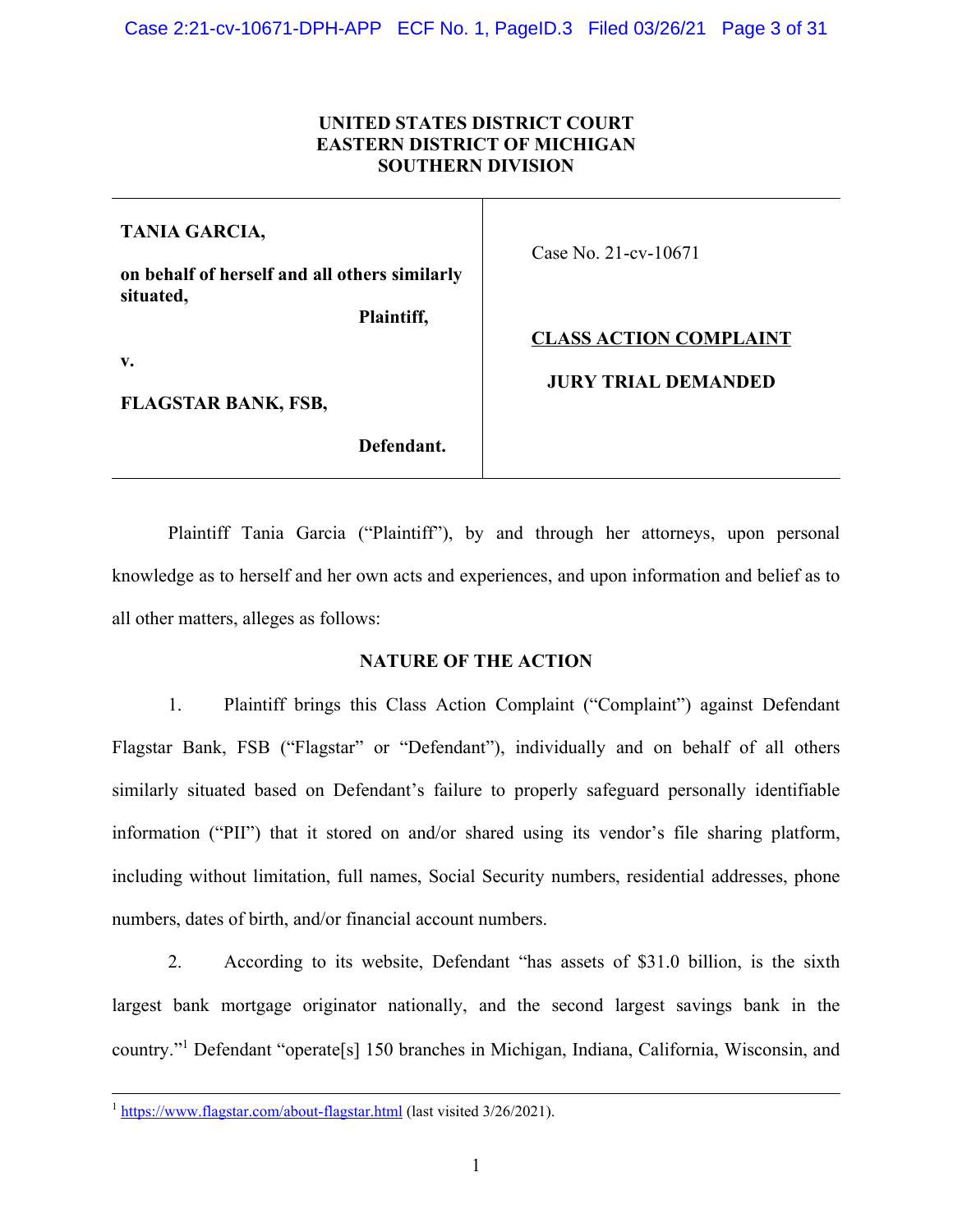### <span id="page-3-3"></span>Case 2:21-cv-10671-DPH-APP ECF No. 1, PageID.4 Filed 03/26/21 Page 4 of 31

Ohio and provide a full complement of products and services for consumers and businesses."[2](#page-3-0)

<span id="page-3-4"></span>3. Defendant's "mortgage division operates nationally through 103 retail locations and a wholesale network of approximately 2,[3](#page-3-1)50 third-party mortgage originators."<sup>3</sup> Defendant is "also a leading servicer and subservicer of mortgage loans—handling recordkeeping for \$227 billion in home loans."<sup>[4](#page-3-2)</sup>

<span id="page-3-5"></span>4. On or before January 22, 2021, Defendant learned that an unauthorized actor breached Defendant's vendor's file sharing platform, which Defendant had used to store and/or share the PII of Plaintiff and Class Members.

5. On or before March 6, 2021, Defendant learned that, during the Data Breach, the unauthorized actor removed one or more documents that contained the PII of Plaintiff and Class Members, including, but not limited to, names, Social Security numbers, tax ID numbers, home addresses, phone numbers, dates of birth, and/or financial account numbers.

6. Flagstar was aware and had full knowledge that Accellion's data security on the platform Flagstar used was lax. In fact, prior to the breach, Accellion encouraged its customers to move to a newer and more secure transfer platform.

7. Flagstar did not adequately safeguard Plaintiff's data, and now she and apparently many other individuals are the victims of a significant data breach that will negatively affect them for the rest of their lives.

8. Flagstar is responsible for allowing this data breach through its failure to implement and maintain reasonable safeguards and its failure to comply with industry-standard data security practices.

9. Despite its role in managing so much sensitive and personal information, Flagstar

- <span id="page-3-1"></span>3 *[Id.](#page-3-4)*
- <span id="page-3-2"></span>4 *[Id.](#page-3-5)*

<span id="page-3-0"></span><sup>2</sup> *[Id.](#page-3-3)*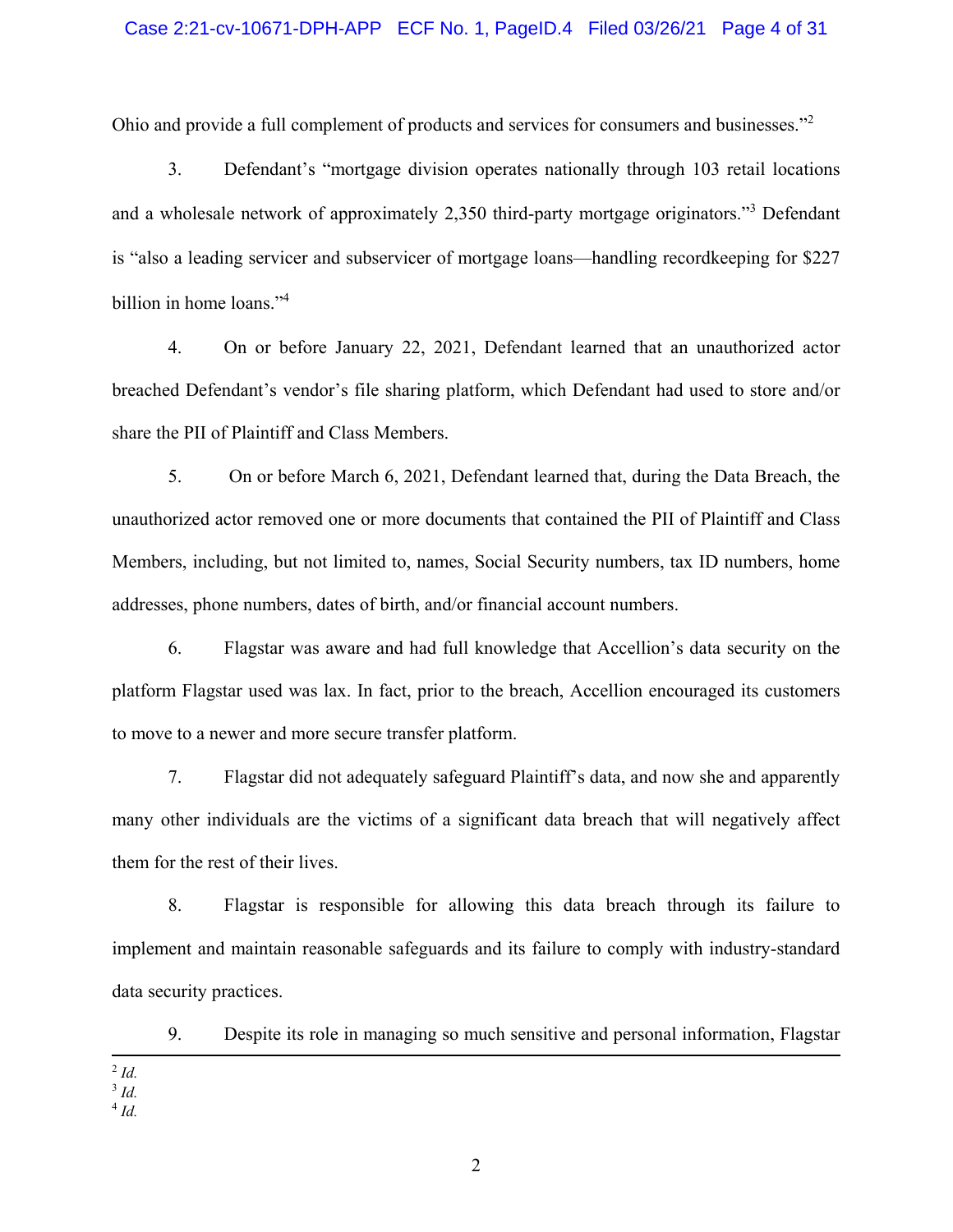#### Case 2:21-cv-10671-DPH-APP ECF No. 1, PageID.5 Filed 03/26/21 Page 5 of 31

failed to utilize a competent third-party data transfer company when handling and/or transferring sensitive PII, and Flagstar chose to use an outdated and unsecure transfer platform.

10. Flagstar had numerous statutory, regulatory, contractual, and common law obligations, including those based on its affirmative representations to Plaintiff and Class Members, to keep their PII confidential, safe, secure, and protected from unauthorized disclosure or access.

11. Plaintiff and those similarly situated rely upon Flagstar to maintain the security and privacy of the PII entrusted to it; when providing their PII, they reasonably expected and understood that Flagstar would comply with its obligations to keep the information secure and safe from unauthorized access.

12. In this day and age of regular and consistent data security attacks and data breaches, in particular in the financial services industry, Flagstar's data security breach is particularly egregious.

13. As a result of Flagstar's failures, Plaintiff and the Class Members are at a significant risk of identity theft, financial fraud, and/or other identity-theft or fraud, imminently and for years to come.

14. Just as their PII was stolen because of its inherent value in the black market, now the inherent value of Plaintiff's and the Class Members' PII in the legitimate market is significantly and materially decreased.

15. On information and belief, as a result of this massive data breach, at least hundreds of thousands of individuals nationwide have suffered exposure of PII entrusted to Flagstar.

16. In addition, based on Defendant's actions, Plaintiff and the proposed Class have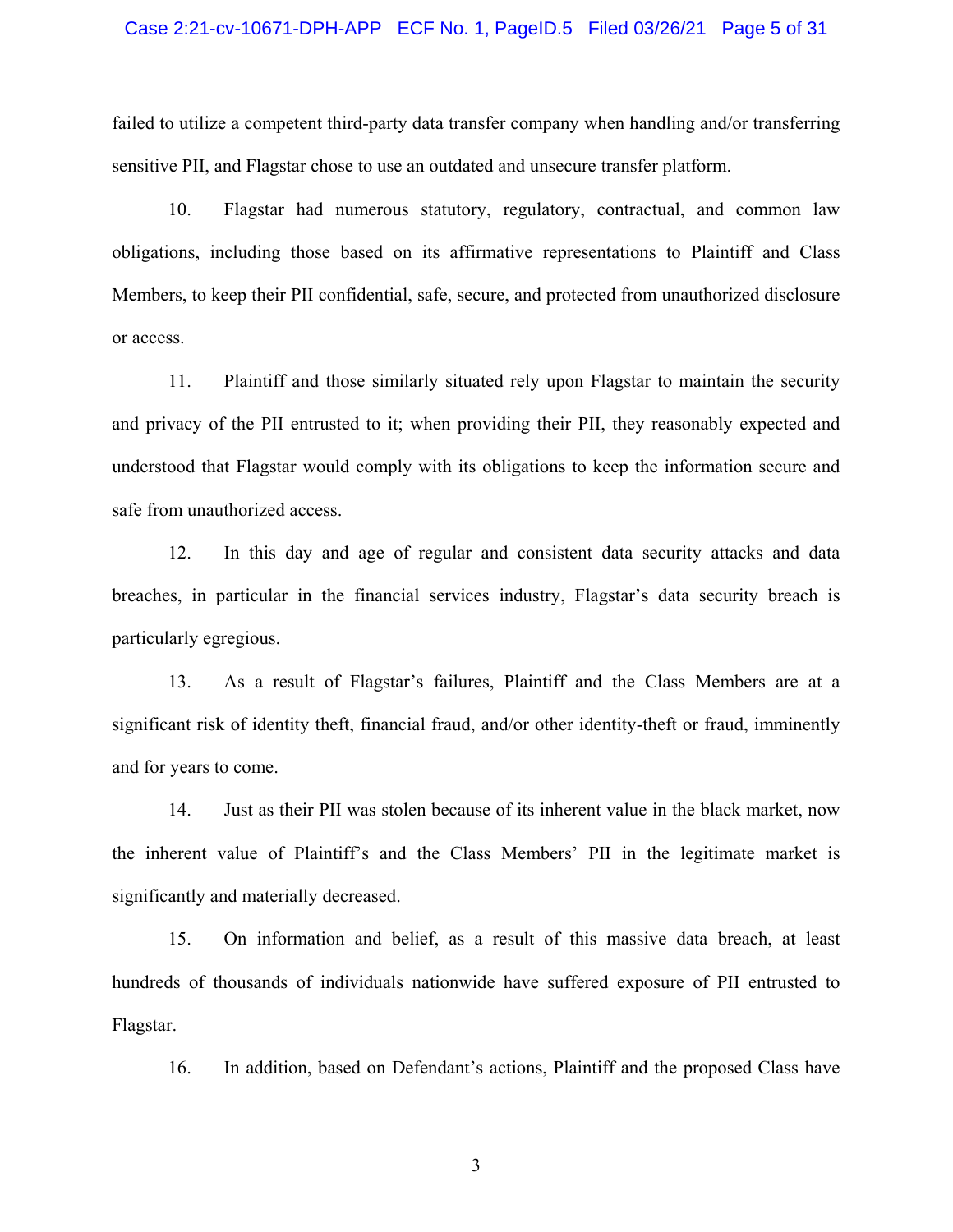#### Case 2:21-cv-10671-DPH-APP ECF No. 1, PageID.6 Filed 03/26/21 Page 6 of 31

received services that were and are inferior to those for which they have contracted, and have not been provided the protection and security Flagstar promised when Plaintiff and the proposed Class entrusted Flagstar with their PII.

17. Plaintiff and members of the proposed Class have suffered actual and imminent injuries as a direct result of the data breach. The injuries suffered by Plaintiff and the proposed Class as a direct result of the data breach include: (a) theft of their personal data; (b) costs associated with the detection and prevention of identity theft; (c) costs associated with time spent and the loss of productivity from taking time to address and attempt to ameliorate, mitigate and deal with the consequences of the data breach and the stress, nuisance and annoyance of dealing with all issues resulting from the data breach; (d) the imminent injury arising from potential fraud and identity theft posed by their personal data being placed in the hands of the illintentioned hackers and/or criminals; (e) damages to and diminution in value of their personal data entrusted to Flagstar and with the mutual understanding that Flagstar would safeguard Plaintiff's and Class Members' personal data against theft and not allow access and misuse of their personal data by others; (f) the reasonable value of the PII entrusted to Flagstar; and (g) the continued risk to their personal data, which remains in the possession of Flagstar and which is subject to further breaches so long as Flagstar fails to undertake appropriate and adequate measures to protect Plaintiff's and Class Members' personal data in its possession.

18. Plaintiff seeks to remedy these harms, and prevent their future occurrence, on behalf of herself and all similarly situated persons whose personal data was compromised and stolen as a result of the data breach.

19. Accordingly, Plaintiff, on behalf of herself and other members of the Class, asserts claims under the New Jersey Consumer Fraud Act and for breach of implied contract,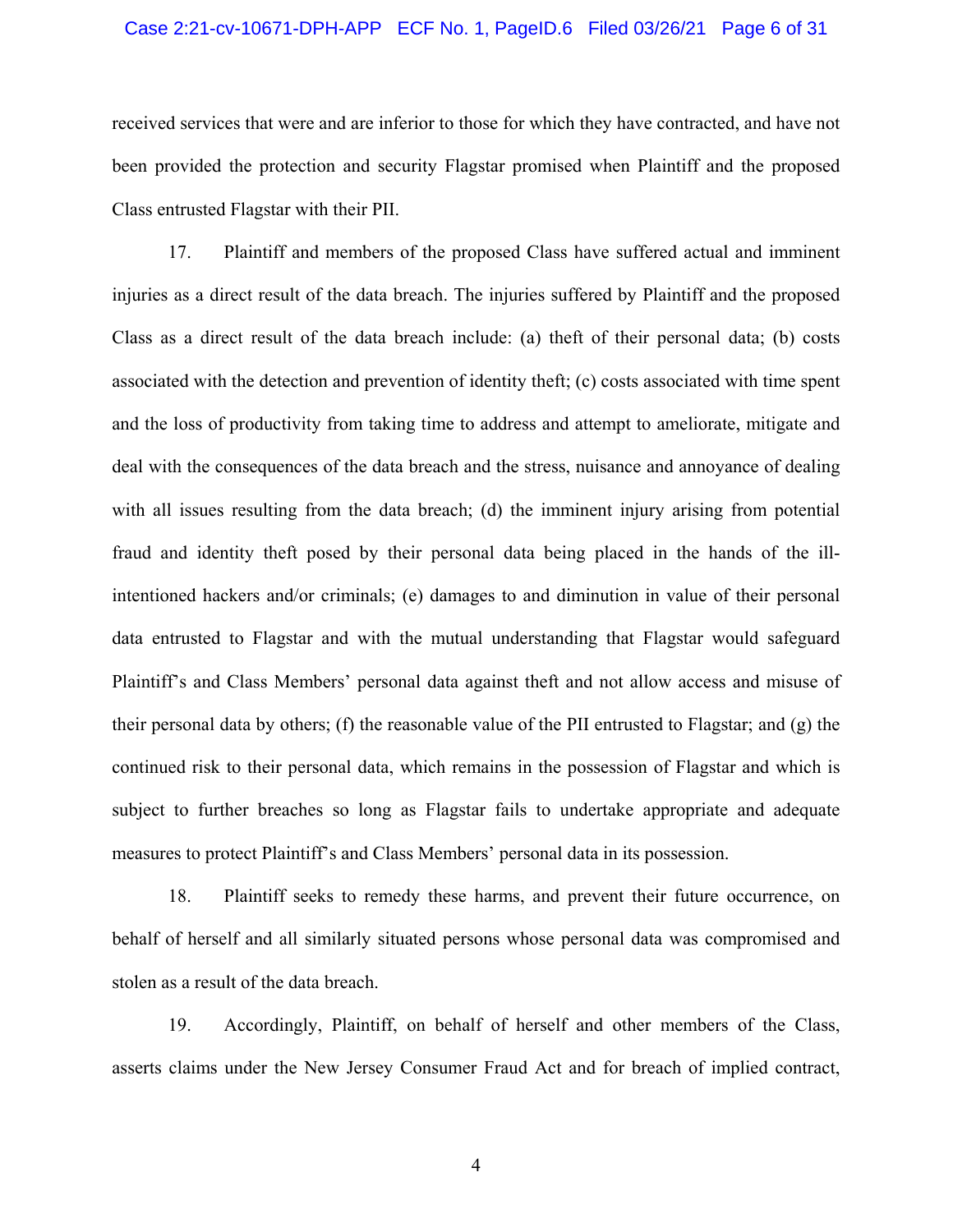Case 2:21-cv-10671-DPH-APP ECF No. 1, PageID.7 Filed 03/26/21 Page 7 of 31

negligence, negligent entrustment, bailment, and unjust enrichment, and seeks injunctive relief, declaratory relief, monetary damages, and all other relief as authorized in equity or by law.

## **THE PARTIES**

#### *Plaintiff Tania Garcia*

20. Plaintiff Tania Garcia is a resident of Jamesburg, NJ and the owner of real estate located at 1 William Street, Jamesburg, NJ 08831 (the "Garcia Property").

21. On May 10, 2016 Plaintiff took out a mortgage on the Garcia property which Defendant Flagstar Bank, F.S.B. began servicing as of November 9, 2018.

22. In late January 2021, Plaintiff received a notice from her Credit Karma account regarding a potential data breach in January 2021. On or around March 22, 2021, Plaintiff learned of the Data Breach and started to piece together that the Credit Karma alert was related to the Flagstar Data Breach.

23. As a result of learning of the Data Breach, Plaintiff has spent time dealing with the consequences of the Data Breach which includes time spent monitoring news reports to verify the legitimacy of the reports of the Breach, spending time daily checking her credit karma, self-monitoring her financial accounts, and reviewing various email communications she has received since February 1, 2021 from Apple regarding multiple attempted sign-in attempts using her Apple ID.

24. Plaintiff entrusted Flagstar with her PII, including but not limited to her full name, Social Security number, tax ID number, residential addresses, phone number, date of birth, and financial account numbers with the reasonable expectation and understanding that Flagstar would take, at a minimum, industry-standard precautions to protect, maintain, and safeguard that information from unauthorized users or disclosure, and would timely notify her of any data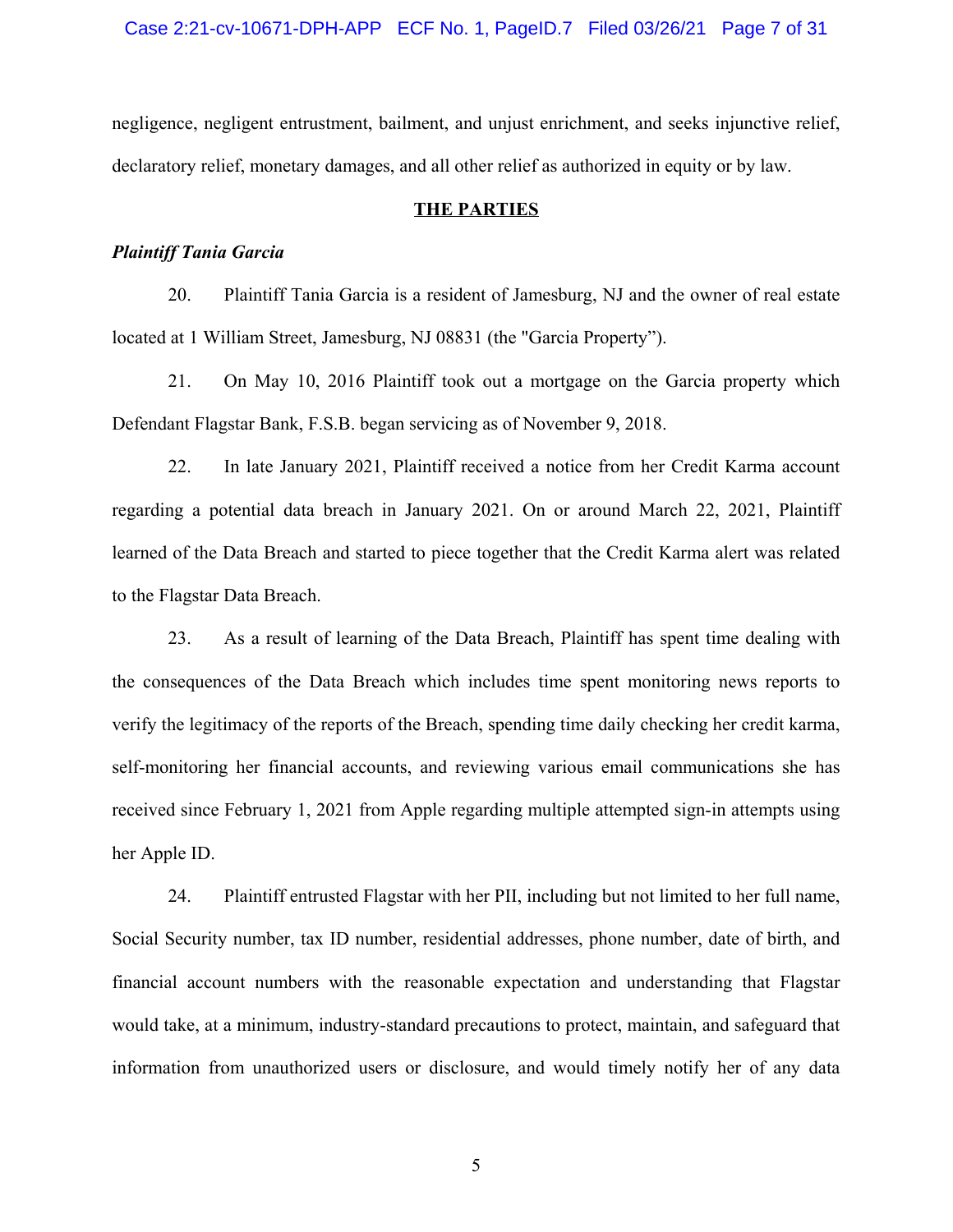security incidents related to her.

25. Since learning about the breach, Plaintiff has suffered and continues to suffer emotional anguish and distress, including but not limited to fear and anxiety related to the breach of her sensitive personal and financial data.

## *Defendant Flagstar*

26. Defendant Flagstar Bank, FSB is a Michigan-based federally chartered stock savings bank, headquartered at 5151 Corporate Drive, Troy, Michigan.

*27.* Flagstar entrusted Accellion, Inc. to hold and possess the PII entrusted to Flagstar. Accellion is a software company that purports to offer secure file-transfer to its customers. Accellion boasts the security of its "firewall" products that are intended to prevent data breaches: "When employees click the Accellion button, they know it's the safe, secure way to share sensitive information with the outside world."<sup>[5](#page-7-0)</sup>

*28.* Accellion offers a file-transfer product called "FTA." This self-described "legacy" product is 20 years old $6$  and incapable of preventing modern data security threats.

*29.* For years, Accellion urged that its customers (such as Flagstar) migrate to its newer, more secure product "Kiteworks," which was launched roughly four years ago, yet even though advised to update its security by its own experts Flagstar still failed to maintain adequate security.

#### <span id="page-7-3"></span><span id="page-7-2"></span>**JURISDICTION & VENUE**

30. This Court has original jurisdiction under the Class Action Fairness Act ("CAFA"), 28 U.S.C.  $\S$  1332(d)(2), because this is a Class action involving more than 100 putative Class Members and the amount in controversy exceeds \$5,000,000, exclusive of interest

<span id="page-7-0"></span><sup>&</sup>lt;sup>5</sup> [h](#page-7-2)[ttps://www.accellion.com/company/](https://www.accellion.com/company/) [\(last visited 3/26/2021\).](#page-7-2)

<span id="page-7-1"></span><sup>&</sup>lt;sup>6</sup> [https://www.accellion.com/company/press-releases/accellion-responds-to-recent-fta-security-incident/ \(last visited](#page-7-3) 3/26/2021)..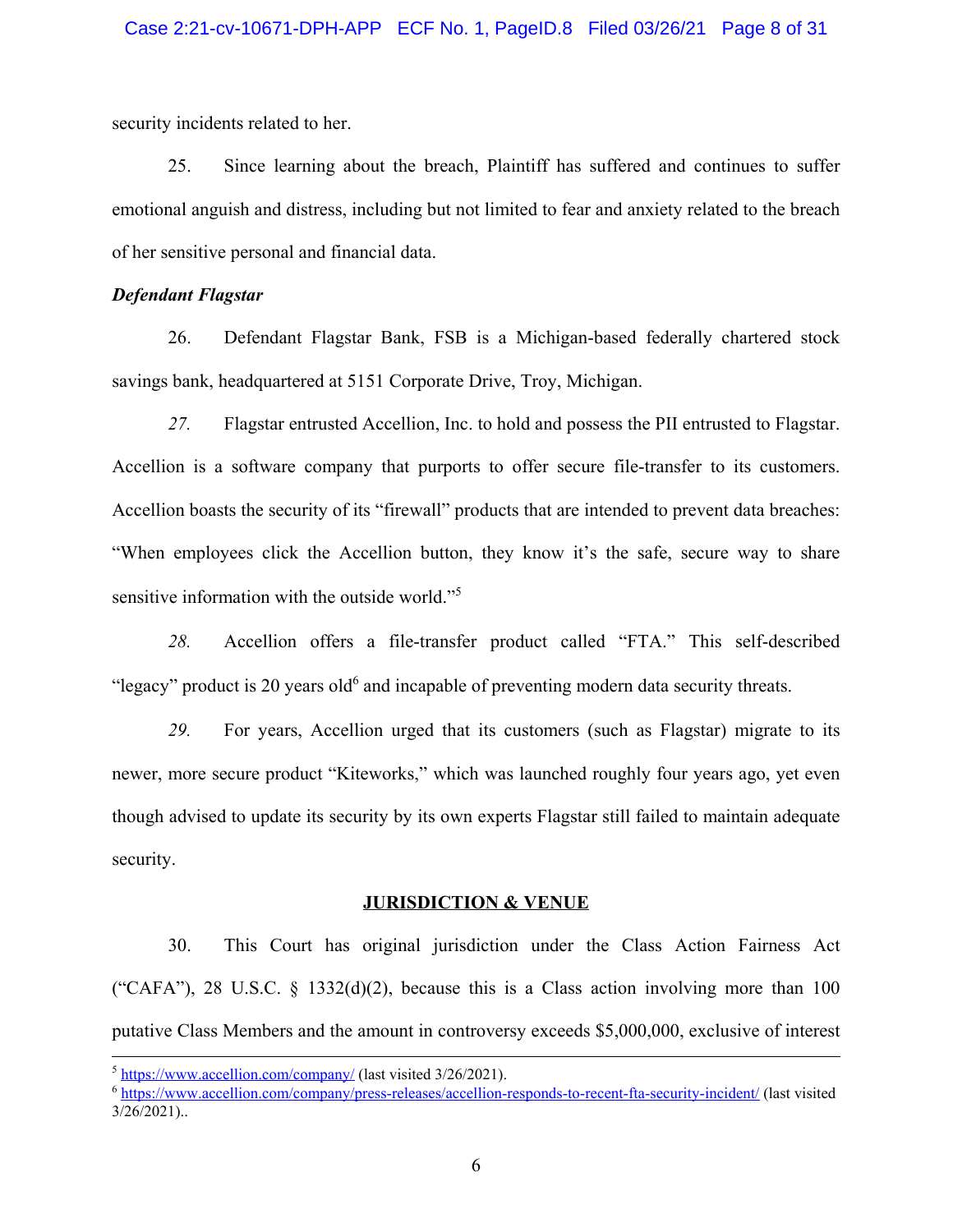#### Case 2:21-cv-10671-DPH-APP ECF No. 1, PageID.9 Filed 03/26/21 Page 9 of 31

and costs. Many members of the putative class are citizens of different states thereby satisfying CAFA's minimal diversity requirement.

31. This Court has general personal jurisdiction over Defendant because Defendant is headquartered in this District and Defendant conducts substantial business in Michigan and this District through its headquarters, officers, parents, and affiliates.

32. Venue is proper in this District under 28 U.S.C. §§ 1391(a)(2), 1391(b)(2), and 1391(c)(2) as a substantial part of the events giving rise to the claims emanated from activities within this District, and Defendant conducts substantial business in this District.

#### **FACTUAL ALLEGATIONS**

33. Flagstar used Accellion's outdated legacy File Transfer Appliance ("FTA") to transfer the PII of its current and former employees and customers.

34. Accellion's legacy FTA software relied on CentOS 6 to function.

35. In late 2019, CentOS announced it would no longer support CentOS 6 after November 30, 2020.

36. Upon information and belief, the fact that it was no longer supported by CentOS meant that the FTA software would no longer receive expected vulnerability testing and patching.

37. On or about December 25, 2020, Accellion suffered a massive data breach which exposed the sensitive PII of millions of individuals—including Flagstar's employees and customers.

38. The breach occurred after hackers exploited a vulnerability in Accellion's legacy FTA software through traditional SQL injection methodology.

39. As with all financial banking institutions, use of Flagstar's financial services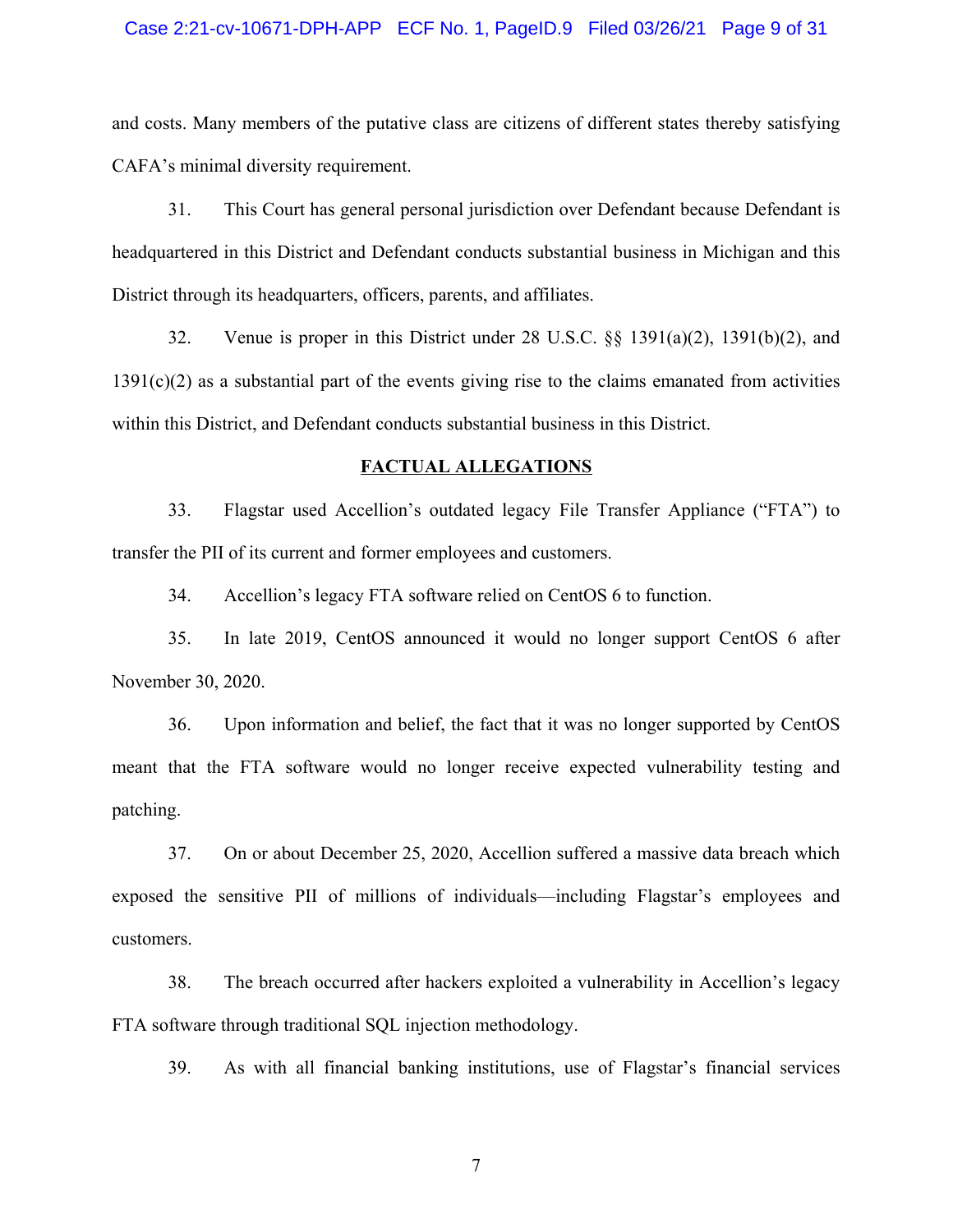requires disclosure of PII to Flagstar by its customers.

40. Similarly, as an employer, Flagstar required its employees to provide much of the same sensitive PII as its customers.

41. Flagstar is fully aware of how sensitive the PII it stores and maintains is. It is also aware of how much PII it collects, uses, and maintains from each Plaintiff or Class Member.

42. By requiring the production of, collecting, obtaining, using, and deriving benefits from Plaintiff's and the Class Members' PII, Flagstar assumed certain legal and equitable duties and knew or should have known that it was responsible for the diligent protection of the PII it collected, stored, and shared with Accellion.

## *Flagstar Knew it Was and Continues to be a Prime Target for Cyberattacks*

43. Flagstar knew it was an ideal target for hackers and those with nefarious purposes related to customer and employee data. It processed and saved multiple types and many levels of PII

44. Yet, Flagstar did not follow generally accepted industry standards to protect the sensitive PII entrusted to it.

45. Flagstar processed all of the personal and financial information that it demands from its customers as a financial services and banking institution, such as full names, Social Security numbers, residential addresses, phone numbers, tax ID numbers, dates of birth, and/or financial account information. In doing so, Flagstar relied upon outdated software from Accellion to transfer such data without adequate security measures.

46. The employment of Flagstar's employees similarly required the entrustment of sensitive PII.

47. The seriousness with which Defendant should have taken its data security is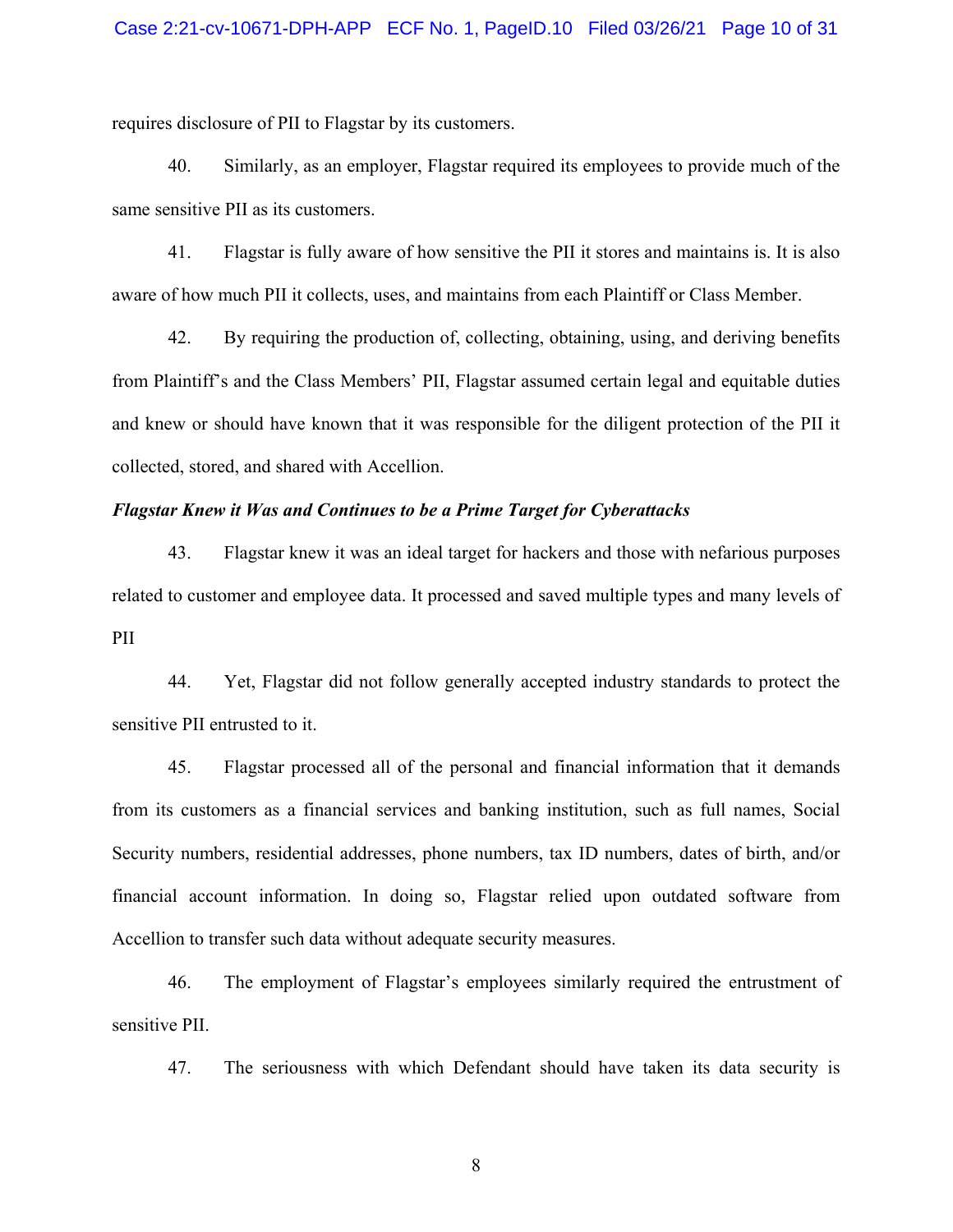#### Case 2:21-cv-10671-DPH-APP ECF No. 1, PageID.11 Filed 03/26/21 Page 11 of 31

shown by the number of data breaches perpetrated in the financial industry over the last few years.

48. Despite knowledge of the prevalence of financial data breaches, Defendant failed to prioritize its customers and/or employees' data security by implementing reasonable data security measures to detect and prevent unauthorized access to the millions of sensitive data points of its customers and employees.

49. As a highly successful multibillion dollar company, Flagstar had the resources to invest in the necessary data security and protection measures, as it was told to do. Yet, it did not—instead, consciously disregarding the known risks and continuing to use Accellion's outdated legacy technology.

50. Defendant failed to undertake adequate analyses and testing of its own systems, adequate personnel training, and other data security measures to avoid the failures presented to Flagstar's customers and employees in mid-March of 2021, but which occurred in December of 2020.

51. Despite its awareness, Defendant did not take the necessary and required minimal steps to secure Plaintiff's and the Class Members' PII. As a result, hackers breached and stole important PII from at least hundreds of thousands of Flagstar's customers and/or employees.

#### *Flagstar Provided Misleading Information to Plaintiff and the Class Members*

52. Flagstar sent letters to certain Class Members that were patently deficient because they failed to disclose the full range of information that may have been compromised in the breach, downplayed the risk its customers and employees face as a result of the breach, and failed to provide customers and employees with important information such as when the breach occurred, details of how the breach occurred, or the number of individuals affected. A sample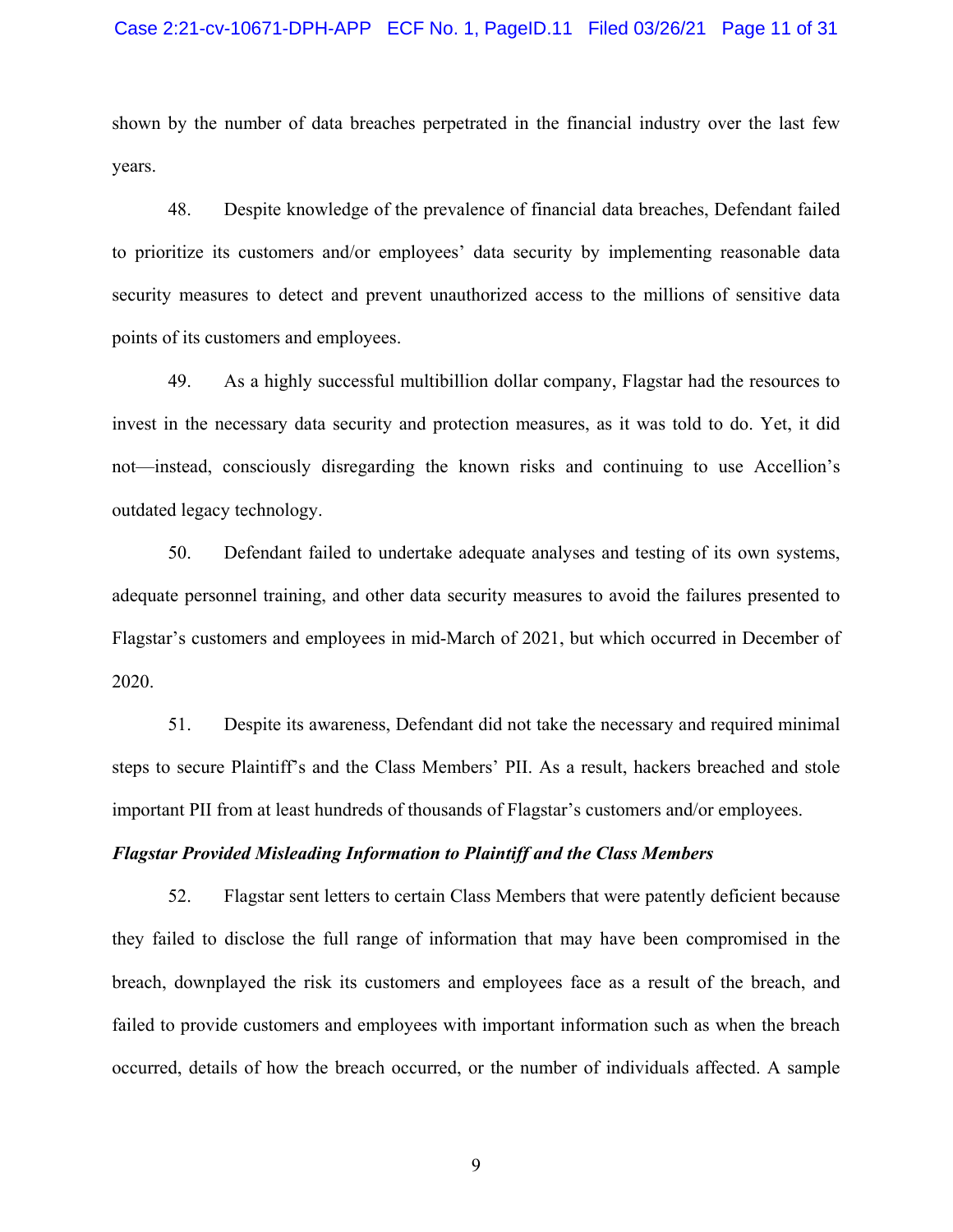copy of the letters were provided to the California Attorney General and is attached hereto as **Exhibit A**.

53. For example, the letters state: "Upon learning of the vulnerability, Flagstar promptly took the Accellion server offline and permanently discontinued use of this file sharing platform. Additionally, we acted immediately to contain the threat and engaged a team of thirdparty forensic experts to investigate and determine the full scope of this incident. As part of our investigation, we have also notified law enforcement." This falsely implies that the decision to discontinue Accellion's services was timely and provided a benefit to the customers and employees affected by the breach, when in fact, Flagstar had prior knowledge Accellion's services were deficient yet failed to act, and the decision to discontinue Accellion's services and investigate the breach had absolutely no impact on the vast amounts of data exposed.

54. The letter downplayed the harmful effects to customers and employees of the breach by stating that "Flagstar remains fully operational and other parts of our IT infrastructure outside of the Accellion platform were not impacted. Importantly, the Accellion platform was segmented from the rest of our network, and our core banking and mortgage systems were not affected." Regardless of if these statements are true, it does not change the fact that all of the sensitive PII provided to Accellion, which included full names, Social Security numbers, residential addresses, phone numbers, tax ID numbers, dates of birth, and/or financial account information, was accessed by criminals.

## *Defendant Owed a Duty to Plaintiff and Class Members to Adequately Safeguard Their PII*

55. Defendant is aware of the importance of security in maintaining personal information (particularly sensitive personal and financial information), and the value its users place on keeping their PII secure.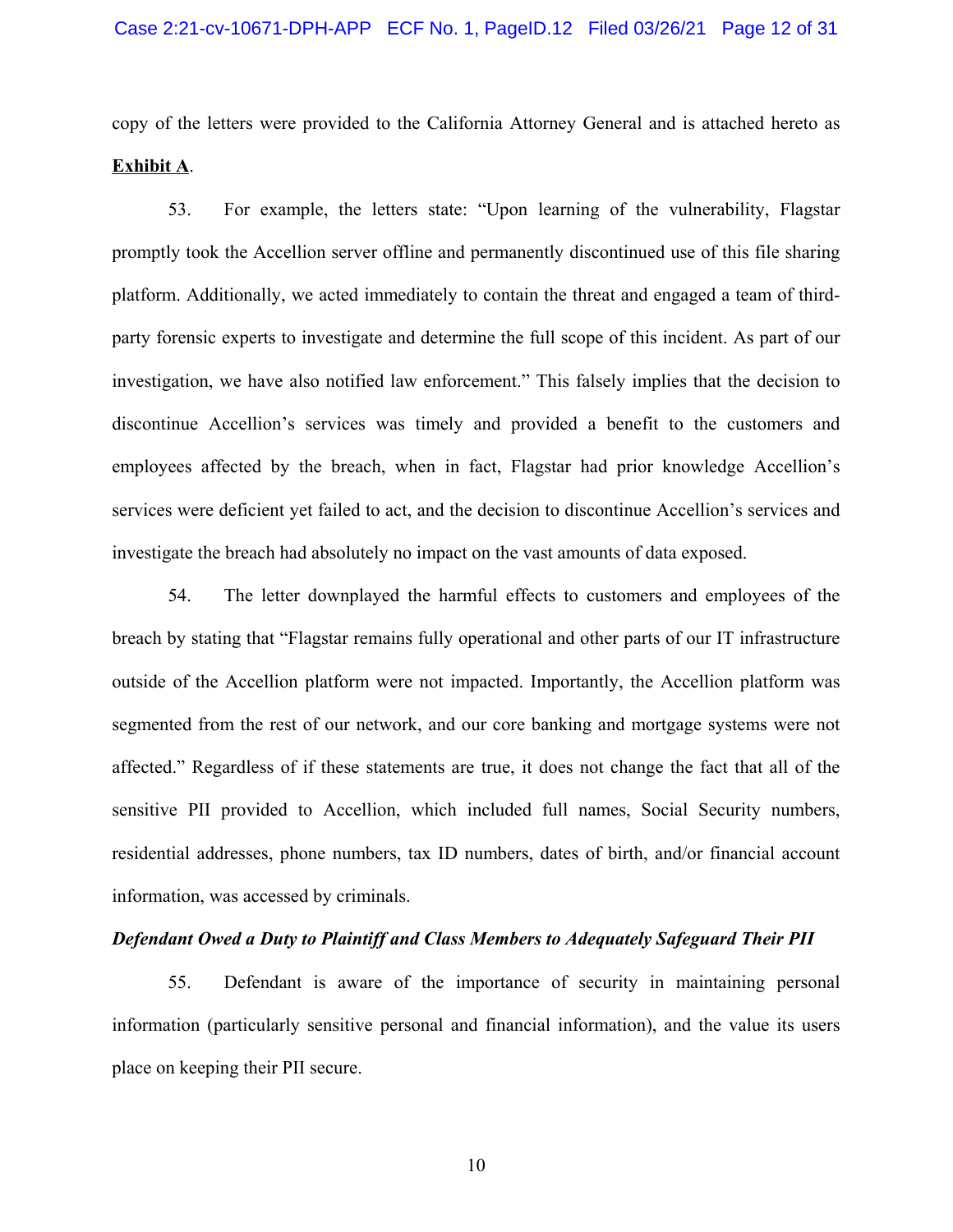## Case 2:21-cv-10671-DPH-APP ECF No. 1, PageID.13 Filed 03/26/21 Page 13 of 31

56. Defendant owes a duty to Plaintiff and the Class Members to maintain adequate security and to protect the confidentiality of their PII.

57. Defendant owes a further duty to its customers and employees to immediately and accurately notify them of a breach of its systems to protect them from identity theft and other misuse of their personal data and to take adequate measures to prevent further breaches.

## *The Sort of PII at Issue Here is Particularly Valuable to Hackers*

58. Businesses that store sensitive PII are likely to be targeted by cyber criminals. Credit card and bank account numbers are tempting targets for hackers. However, information such as dates of birth and Social Security numbers are even more attractive to hackers; they are not easily destroyed and can be easily used to perpetrate identity theft and other types of fraud.

59. The unauthorized disclosure of Social Security numbers can be particularly damaging, because Social Security numbers cannot easily be replaced. In order to obtain a new Social Security number a person must prove, among other things, that she or she continues to be disadvantaged by the misuse. Thus, no new Social Security number can be obtained until the damage has been done.

60. Furthermore, as the Social Security Administration ("SSA") warns:

Keep in mind that a new number probably will not solve all your problems. This is because other governmental agencies (such as the IRS and state motor vehicle agencies) and private businesses (such as banks and credit reporting companies) likely will have records under your old number. Along with other personal information, credit reporting companies use the number to identify your credit record. So using a new number will not guarantee you a fresh start. This is especially true if your other personal information, such as your name and address, remains the same*.*

If you receive a new Social Security Number, you should not be able to use the old number anymore*.*

For some victims of identity theft, a new number actually creates new problems. If the old credit information is not associated with your new number, the absence of any credit history under the new number may make more difficult for you to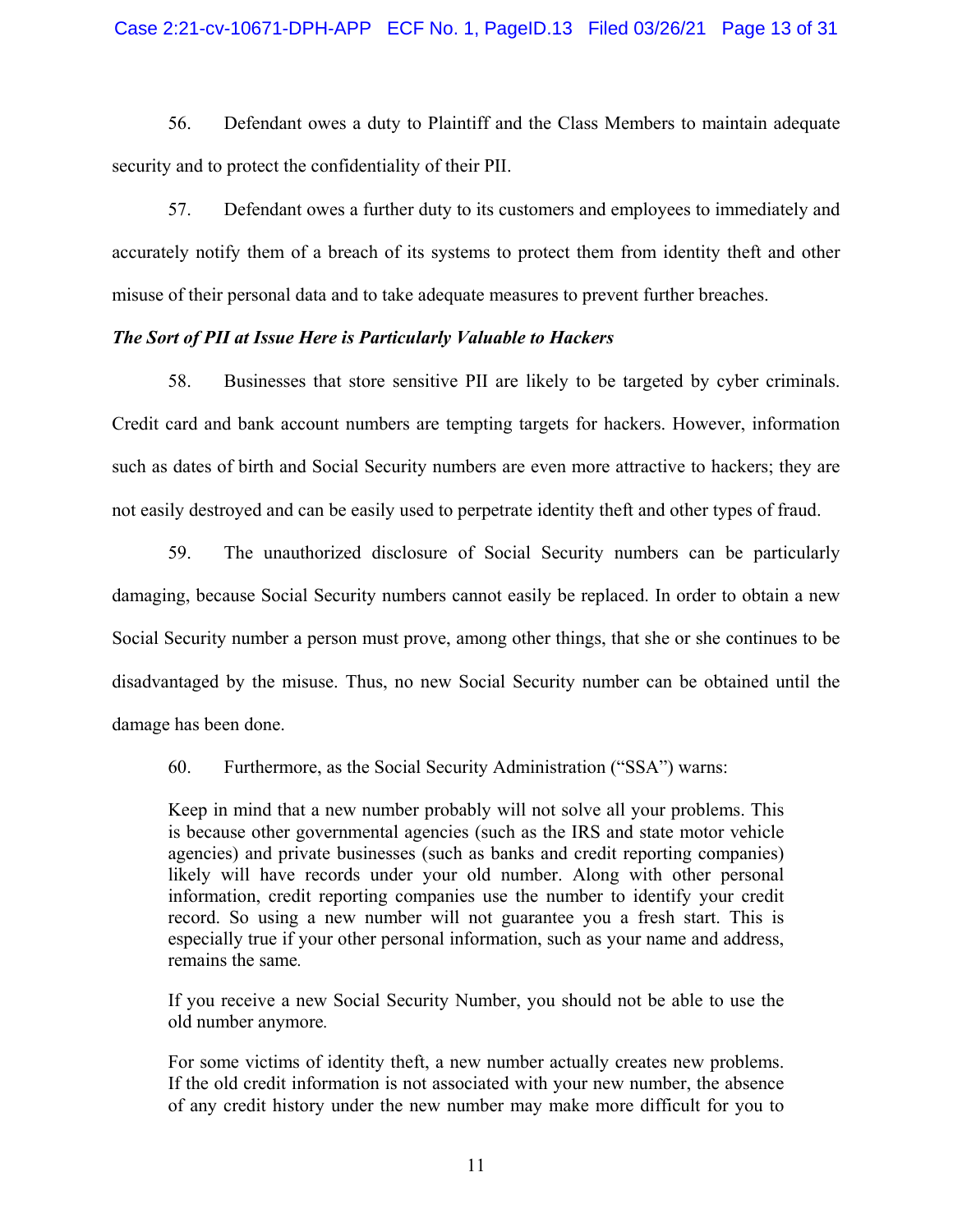<span id="page-13-3"></span>get credit.[7](#page-13-0)

61. Here, the unauthorized access by the hackers left the cyber criminals with the tools to perform the most thorough identity theft—they have obtained all the essential PII to mimic the identity of the user. The personal data of Plaintiff and Class Members stolen in the Flagstar security breach constitutes a dream for hackers and a nightmare for Plaintiff and the Class. Plaintiff's and Class Members' stolen personal data represents essentially one-stop shopping for identity thieves.

<span id="page-13-4"></span>62. According to the Federal Trade Commission ("FTC"), identity theft wreaks havoc on consumers' finances, credit history, and reputation and can take time, money, and patience to resolve.<sup>[8](#page-13-1)</sup> Identity thieves use stolen personal information for a variety of crimes, including credit card fraud, phone or utilities fraud, and bank and finance fraud.<sup>[9](#page-13-2)</sup>

<span id="page-13-5"></span>63. More recently the FTC has released its updated publication on protecting PII for businesses, which includes instructions on protecting PII, properly disposing of PII, understanding network vulnerabilities, implementing policies to correct security problems, using intrusion detection programs, monitoring data traffic, and having in place a response plan.

64. The FTC has, upon information and belief, brought enforcement actions against businesses for failing to protect PII. The FTC has done this by treating a failure to employ reasonable measures to protect against unauthorized access to PII as a violation of the FTC Act, 15 U.S.C. § 45.

<span id="page-13-0"></span><sup>7</sup>  [SSA, Identity Theft and Your Social Security Number, SSA Publication No. 05-10064 \(Dec. 2013\)](#page-13-3)*, available at* http://www.ssa.gov/pubs/EN-05-10064.pdf (last visited 3/26/2021).

<span id="page-13-1"></span><sup>8</sup> *[See Taking Charge, What to Do If Your Identity is Stolen](#page-13-4)*, FTC, 3 (2012), http://www.consumer.ftc.gov/articles/pdf-0009-taking-charge.pdf (last visited 3/26/2021).

<span id="page-13-2"></span><sup>&</sup>lt;sup>9</sup> Id. The FTC defines identity theft as "a fraud committed or attempted using the identifying information of another person without authority." 16 CFR § 603.2. The FTC describes "identifying information" as "any name or number [that may be used, alone or in conjunction with any other information, to identify a specific person," including,](#page-13-5) among other things, "[n]ame, social security number, date of birth, official State or government issued driver's license or identification number, alien registration number, government passport number, employer or taxpayer identification number." *Id*.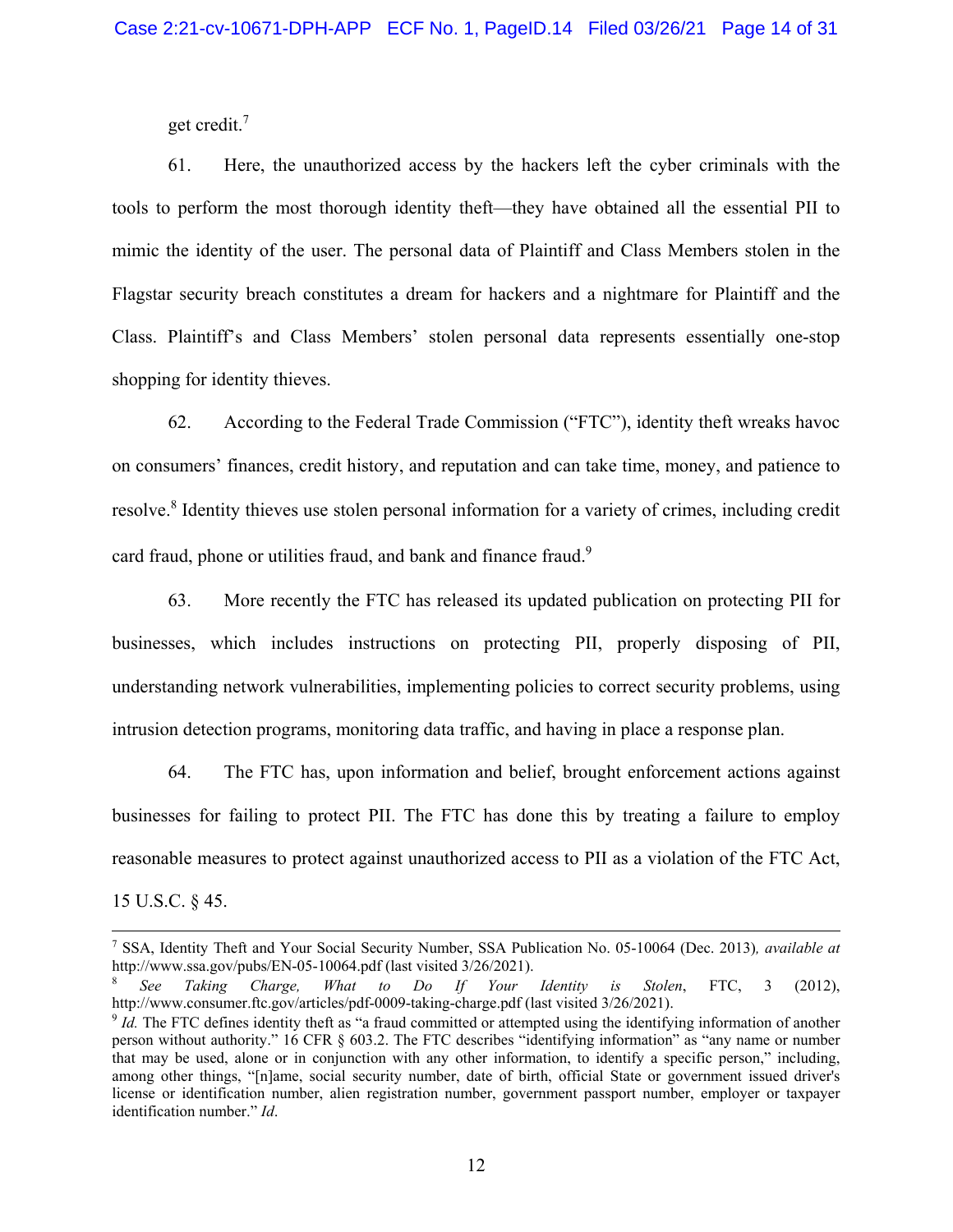65. General policy reasons support such an approach. A person whose personal information has been compromised may not see any signs of identity theft for *years*. According to the GAO Report:

[L]aw enforcement officials told us that in some cases, stolen data may be held for up to a year or more before being used to commit identity theft. Further, once stolen data have been sold or posted on the Web, fraudulent use of that information may continue for years. As a result, studies that attempt to measure the harm resulting from data breaches cannot necessarily rule out all future harm. $10$ 

<span id="page-14-2"></span>66. Companies recognize that PII is a valuable asset. Indeed, PII is a valuable

commodity. A "cyber black-market" exists in which criminals openly post stolen Social Security

numbers and other PII on a number of Internet websites. Plaintiff's and Class Members' personal

data that was stolen has a high value on both legitimate and black markets.

67. At an FTC public workshop in 2001, then-Commissioner Orson Swindle

described the value of a consumer's personal information as follows:

<span id="page-14-3"></span>The use of third party information from public records, information aggregators and even competitors for marketing has become a major facilitator of our retail economy. Even [Federal Reserve] Chairman [Alan] Greenspan suggested here some time ago that it's something on the order of the life blood, the free flow of information.<sup>[11](#page-14-1)</sup>

68. Individuals rightfully place a high value not only on their PII, but also on the privacy of that data. Researchers have already begun to shed light on how much individuals value their data privacy – and the amount is considerable.

69. Notably, one study on website privacy determined that U.S. consumers valued the restriction of improper access to their personal information – the very injury at issue here – between \$11.33 and \$16.58 per website. The study also determined that "[a]mong U.S. subjects,

<span id="page-14-0"></span><sup>10</sup> *See* [http://www.gao.gov/new.items/d07737.pdf at 29 \(last visited 11/13/2020\).](#page-14-2)

<span id="page-14-1"></span><sup>11</sup> FEDERAL TRADE COMMISSION, *The Information Marketplace: Merging and Exchanging Consumer Data*, *transcript available* [at http://www.ftc.gov/news-events/events-calendar/2001/03/information-marketplace-merging](#page-14-3)exchanging-consumer-data (last visited 11/13/2020).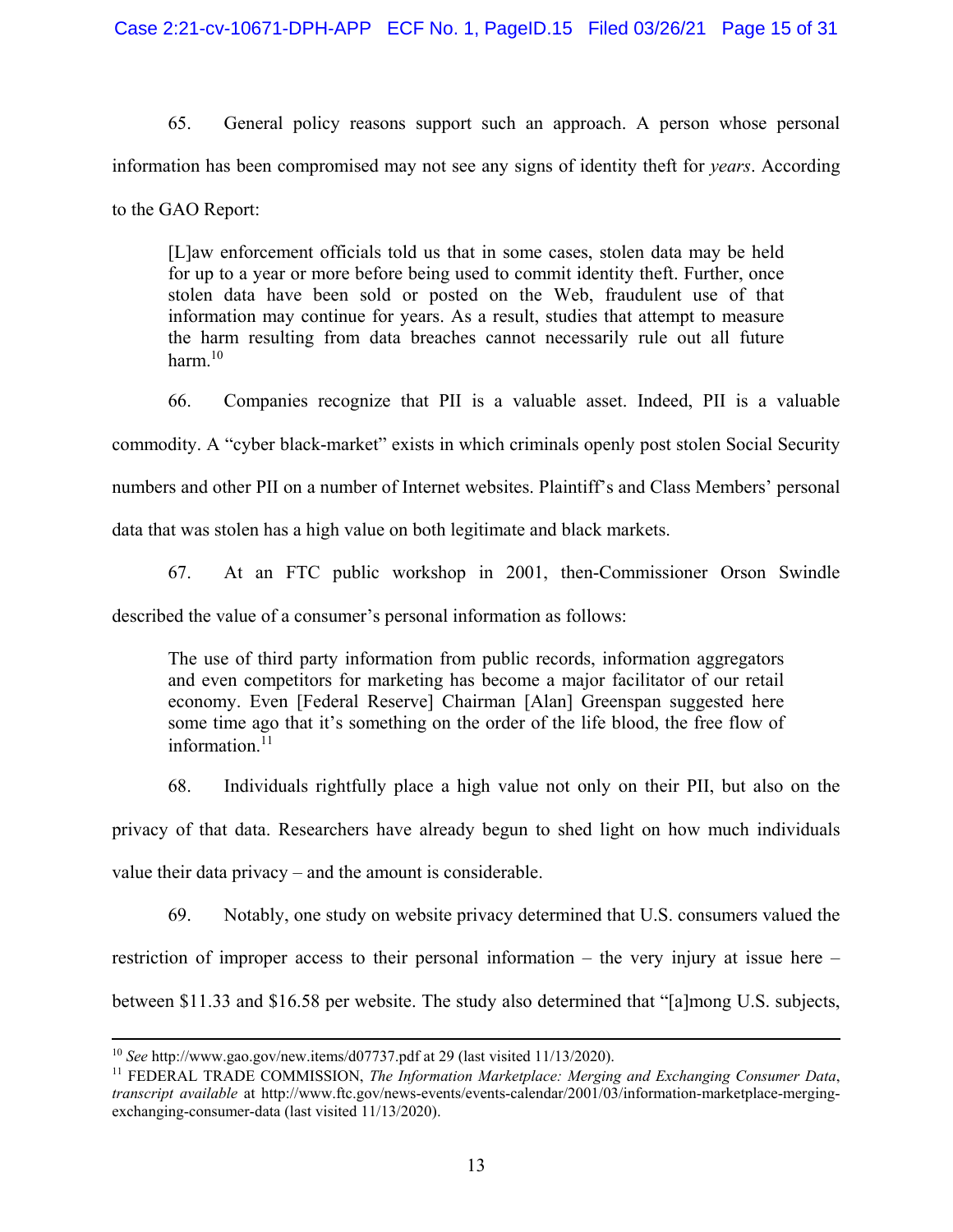#### Case 2:21-cv-10671-DPH-APP ECF No. 1, PageID.16 Filed 03/26/21 Page 16 of 31

<span id="page-15-2"></span>protection against errors, improper access, and secondary use of personal information is worth US\$30.49 – 44.62."<sup>[12](#page-15-0)</sup> This study was done in 2002, almost twenty years ago. The sea-change in how pervasive the Internet is in everyday lives since then indicates that these values—when associated with the loss of PII to bad actors—would be exponentially higher today.

70. Identity thieves may commit various types of crimes such as immigration fraud, obtaining a driver's license or identification card in the victim's name but with another's picture, and/or using the victim's information to obtain a fraudulent tax refund or fraudulent unemployment benefits. The United States government and privacy experts acknowledge that it may take years for identity theft to come to light and be detected.

<span id="page-15-3"></span>71. As noted above, the disclosure of Social Security numbers in particular poses a significant risk. Criminals can, for example, use Social Security numbers to create false bank accounts or file fraudulent tax returns.<sup>[13](#page-15-1)</sup> Former and current Flagstar employees and customers whose Social Security numbers have been compromised will and already have spent time contacting various agencies, such as the Internal Revenue Service and the Social Security Administration. They also now face a real and imminent substantial risk of identity theft and other problems associated with the disclosure of their Social Security number and will need to monitor their credit and tax filings for an indefinite duration.

72. Again, because the information Defendant allowed to be compromised and taken is of such a durable and near-permanent quality, the harms to Plaintiff and the Class will continue to grow, and Plaintiff and the Class will continue to be at substantial risk for further imminent and future harm.

<span id="page-15-0"></span><sup>&</sup>lt;sup>12</sup> Hann, Hui, *et al*[, The Value of Online Information Privacy: Evidence from the USA and Singapore, at 17. Oct.](#page-15-2) 2002, available at https://www.comp.nus.edu.sg/~ipng/research/privacy.pdf (last visited 3/26/2021).

<span id="page-15-1"></span> $<sup>13</sup>$  [When fraudulent tax returns are filed, the requirements for a legitimate taxpayer to file their tax returns with the](#page-15-3)</sup> IRS increase, including the necessity to obtain and utilize unique PIN numbers just to be able to file a tax return.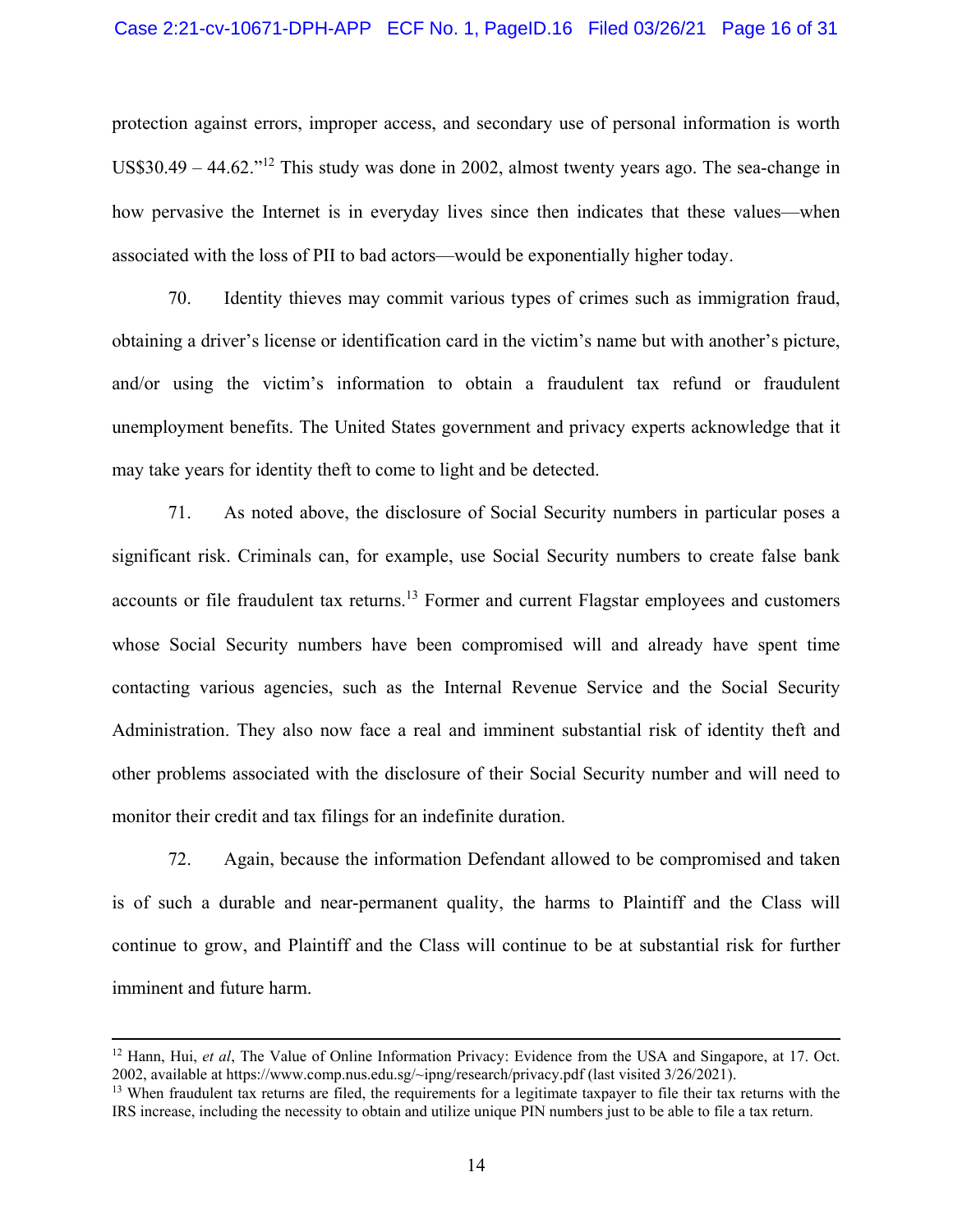## *Flagstar's Post-Breach Activity was Inadequate*

<span id="page-16-1"></span>73. Personal and financial information can be sold on the black-market almost immediately. As then Illinois Attorney General Lisa Madigan aptly put it, "the second somebody gets your credit or debit card information, it can be a matter of hours or days until it's sold on the black market and someone's starting to make unauthorized transactions."[14](#page-16-0) Thus, the compromised information could be used weeks before the receipt of any notification from Flagstar and Flagstar's proposed solutions to the potential fraud are, therefore, woefully deficient.

74. Immediate notice of a security breach is essential to protect people such as Plaintiff and the Class Members. Defendant failed to provide such immediate notice, in fact taking roughly three months to disclose to certain Class Members that there had been a breach, thus further exacerbating the damages sustained by Plaintiff and the Class resulting from the breach. Other Class Members still have not received notice their PII was exposed.

75. Such failure to protect Plaintiff's and the Class Members' PII, and timely notify them of the breach, has significant ramifications. The information stolen allows criminals to commit theft, identity theft, and other types of fraud. Moreover, because many of the data points stolen are persistent—for example, Social Security number, name, and address—as opposed to transitory—criminals who purchase the PII belonging to Plaintiff and the Class Members do not need to use the information to commit fraud immediately. The PII can be used or sold for use years later.

76. Every year, victims of identity theft lose billions of dollars. And reimbursement is only the beginning, as these victims usually spend hours and hours attempting to repair the

<span id="page-16-0"></span><sup>14</sup> Phil Rosenthal, *Just assume your credit and debit card data were hacked*, [http://www.chicagotribune.com/business/columnists/ct-data-breach-credit-scam-rosenthal-1001-biz-20140930](#page-16-1) column.html#page=1 (last visited 3/26/2021).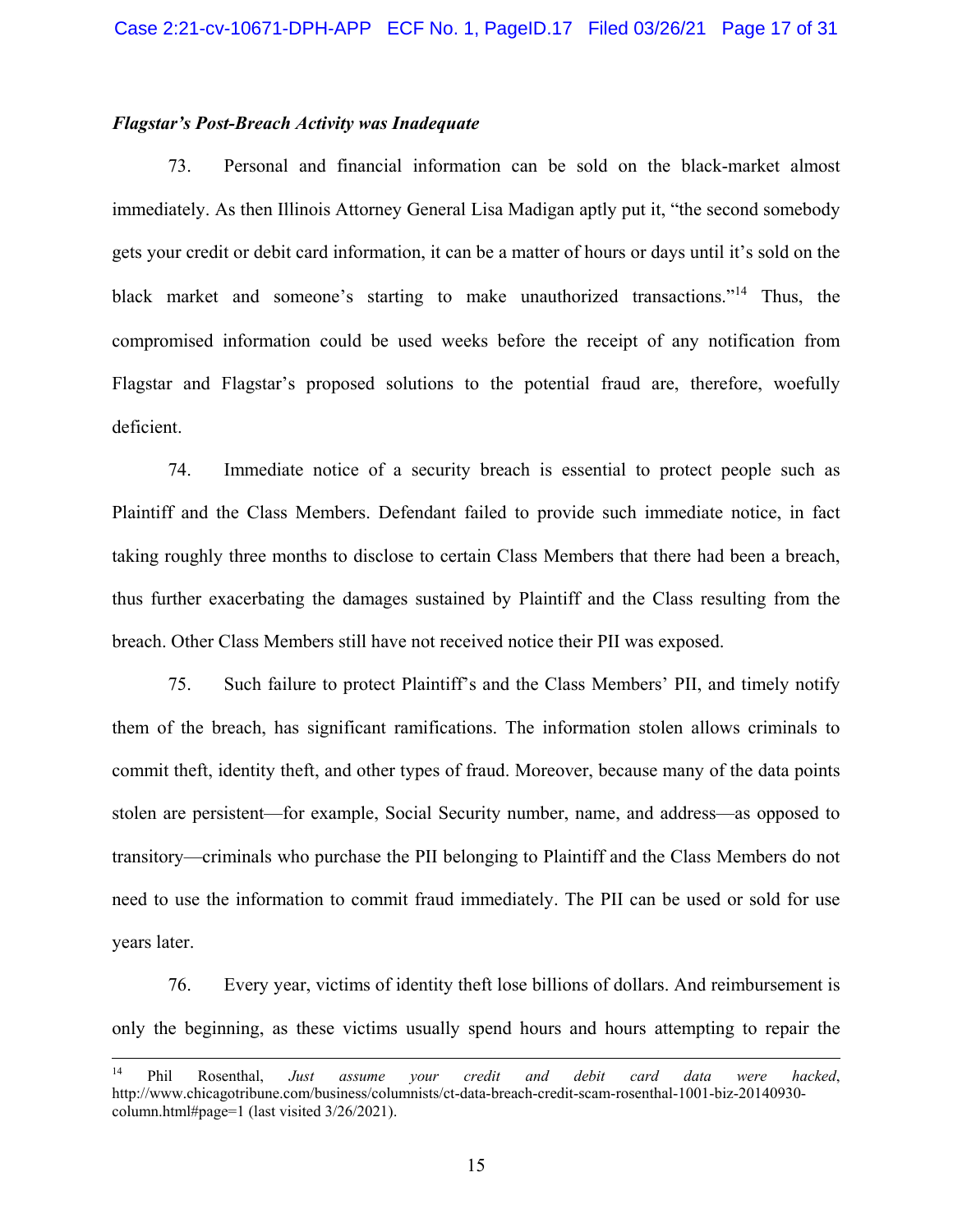impact to their credit, at a minimum.

77. Plaintiff and the Class Members are at constant risk of imminent and future fraud, misuse of their PII, and identity theft for many years in the future as a result of the Defendant's actions and the data breach. They have suffered real and tangible loss, including but not limited to the loss in the inherent value of their PII, the loss of their time as they have had to spend additional time monitoring accounts and activity, and additional economic loss to mitigate the costs of injuries realized as a result of the breach.

## **CLASS ACTION ALLEGATIONS**

78. Plaintiff brings all claims as Class claims under Federal Rule of Civil Procedure 23. The requirements of Federal Rule of Civil Procedure 23(a), 23(b)(1), 23(b)(2), and 23(b)(3) are met with respect to the Class defined below.

79. Under Rule 23 of the Federal Rules of Civil Procedure, Plaintiff brings this action as a national Class action for herself and all members of the following Class of similarly situated persons:

## **The Nationwide Class**

All individuals whose personally identifiable information was entrusted to Flagstar and was compromised in the December 2020 data breach.

## **The New Jersey Subclass**

All New Jersey residents whose personally identifiable information was entrusted to Flagstar and was compromised in the December 2020 data breach.

80. Excluded from the Class and Subclass are Defendant; any entity in which Defendant has a controlling interest, is a parent or subsidiary, or which is controlled by Defendant; and the affiliates, legal representatives, attorneys, heirs, predecessors, successors, and assigns of Defendant. Also excluded are the judges and court personnel in this case and any members of their immediate families.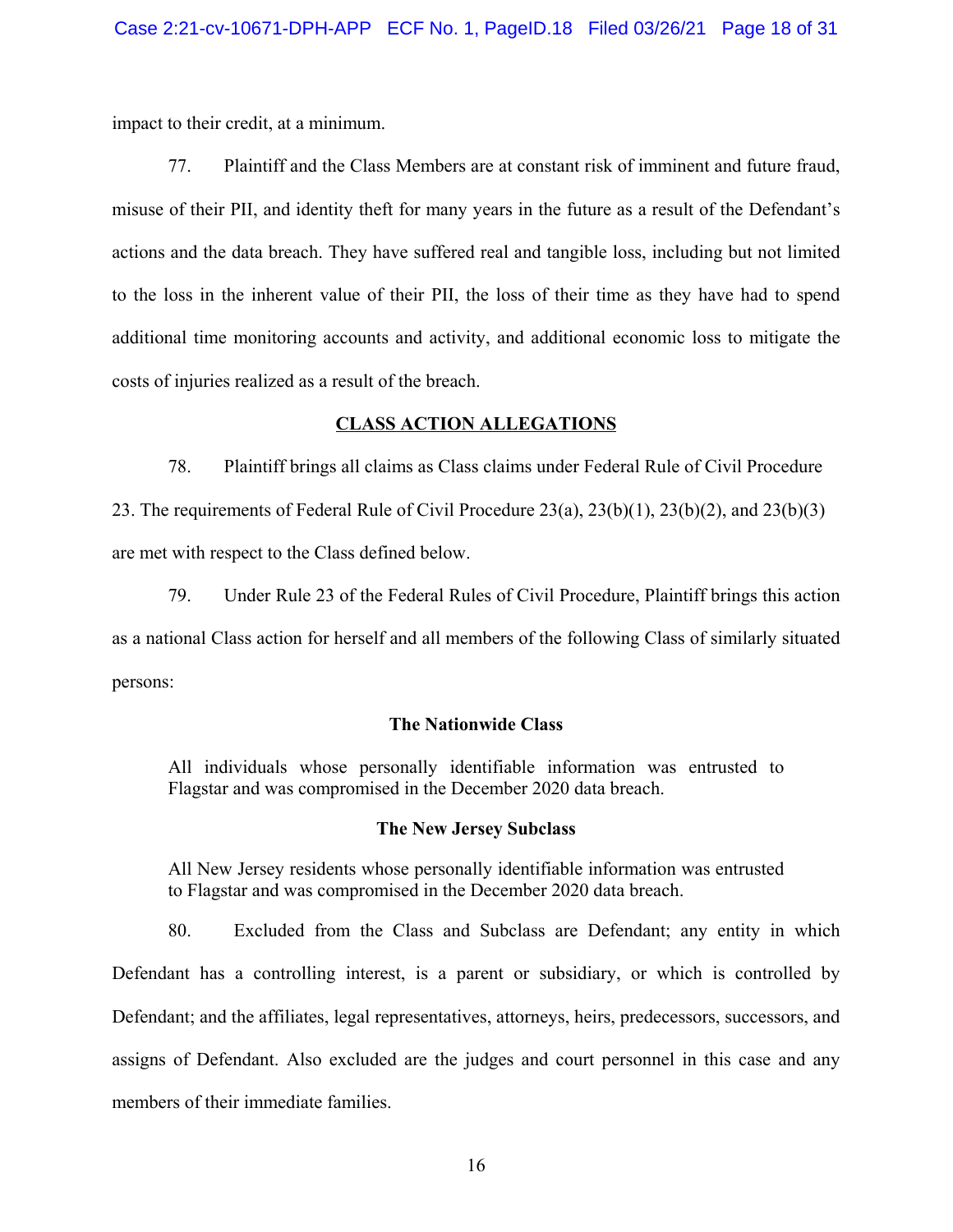#### Case 2:21-cv-10671-DPH-APP ECF No. 1, PageID.19 Filed 03/26/21 Page 19 of 31

81. Plaintiff reserves the right to modify and/or amend the Class and Subclass definition, including but not limited to creating additional subclasses, as necessary.

82. Certification of Plaintiff's claims for Class-wide treatment is appropriate because Plaintiff can prove the elements of the claims on a Class-wide basis using the same evidence as would be used to prove those elements in individual actions alleging the same claims.

83. All members of the proposed Class are readily ascertainable in that Flagstar has access to addresses and other contact information for all members of the Class, which can be used to provide notice to Class Members.

84. *Numerosity*. The Class is so numerous that joinder of all members is impracticable. The Class includes at least hundreds of thousands of individuals whose personal data was entrusted to Flagstar and compromised in the Flagstar data security breach.

85. *Commonality*. There are numerous questions of law and fact common to Plaintiff and the Class, including the following:

whether Defendant engaged in the wrongful conduct alleged in this Complaint;

whether Defendant's conduct was unlawful;

whether Defendant failed to implement and maintain reasonable systems and security procedures and practices to protect customers' and/or employees' personal data;

whether Defendant unreasonably delayed in notifying those affected of the security breach;

whether Defendant owed a duty to Plaintiff and members of the Class to adequately protect their personal data and to provide timely and accurate notice of the Flagstar security breach to Plaintiff and members of the Class;

whether Defendant breached its duties to protect the personal data of Plaintiff and members of the Class by failing to provide adequate data security and failing to provide timely and adequate notice of the Flagstar security breach to Plaintiff and the Class;

whether Defendant's conduct was negligent;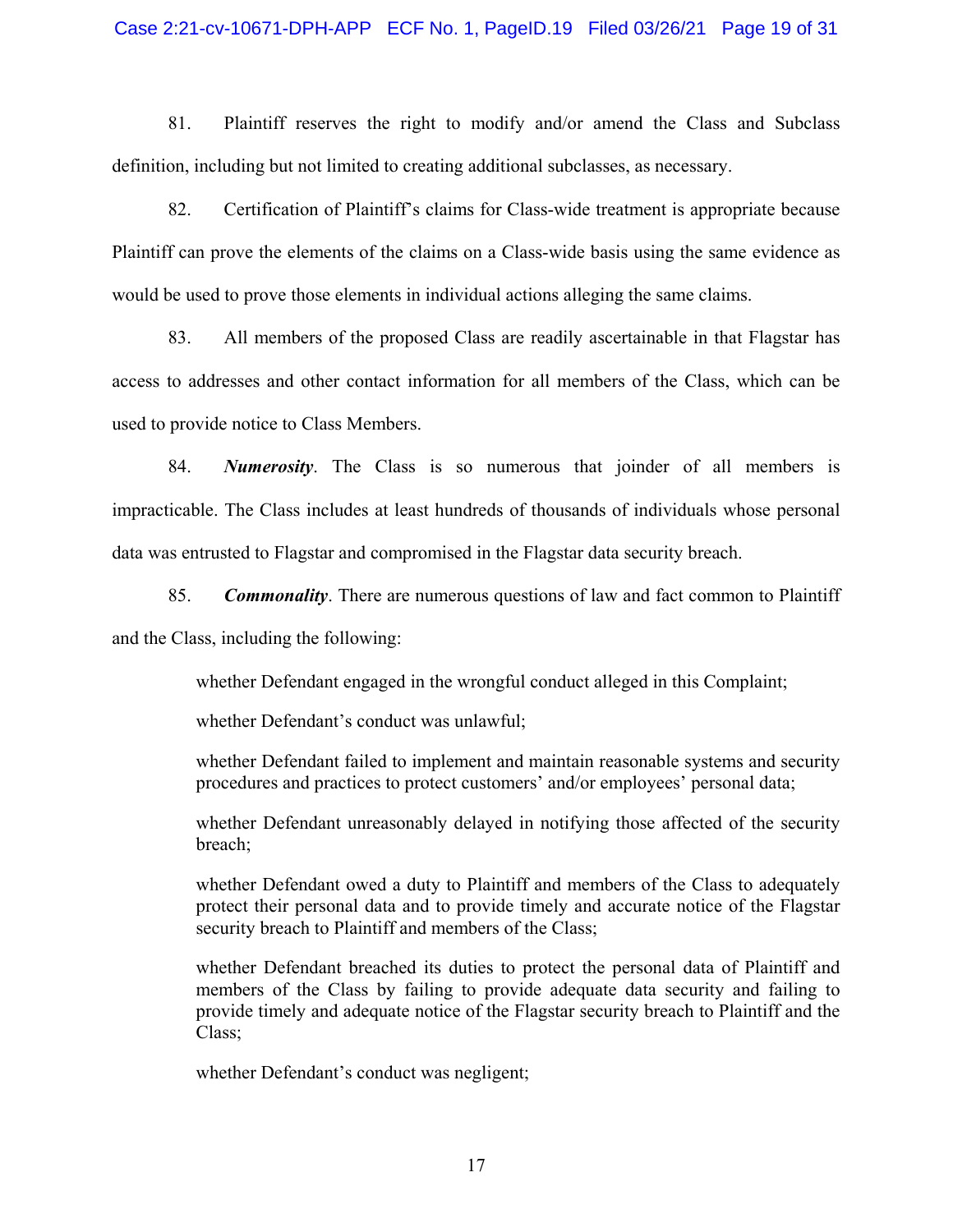whether Defendant knew or should have known that Accellion's FTA software was vulnerable to attack;

whether Defendant wrongfully or unlawfully failed to inform Plaintiff and members of the Class that it did not ensure that computers and security practices adequate to reasonably safeguard customers' or employees' financial and personal data were used when handling Plaintiff's and the Class Members' personal data;

whether Defendant should have notified the public, Plaintiff, and Class Members immediately upon learning of the security breach;

whether Plaintiff and members of the Class suffered injury, including ascertainable losses, as a result of Defendant's conduct (or failure to act);

whether Defendant breached its duties to Plaintiff and the Class as a bailee of PII entrusted to it and for which Defendant owed a duty to safeguard and of safekeeping;

whether Plaintiff and members of the Class are entitled to recover damages; and

whether Plaintiff and Class Members are entitled to equitable relief, including injunctive relief, restitution, disgorgement, and/or other equitable relief; and

whether Defendant breached its duties to the Subclass under the New Jersey Consumer Fraud Act.

86. *Typicality*. Plaintiff's claims are typical of the claims of the Class in that Plaintiff,

like all Class Members, had her personal data compromised, breached and stolen in the Flagstar security breach. Plaintiff and all Class Members were injured through Defendant's uniform misconduct described in this Complaint and assert the same claims for relief.

87. *Adequacy*. Plaintiff and counsel will fairly and adequately protect the interests of the Class. Plaintiff has retained counsel who are experienced in Class action and complex litigation. Plaintiff has no interests that are antagonistic to, or in conflict with, the interests of other members of the Class.

88. *Predominance*. The questions of law and fact common to Class Members predominate over any questions which may affect only individual members.

89. *Superiority*. A Class action is superior to other available methods for the fair and efficient adjudication of the controversy. Class treatment of common questions of law and fact is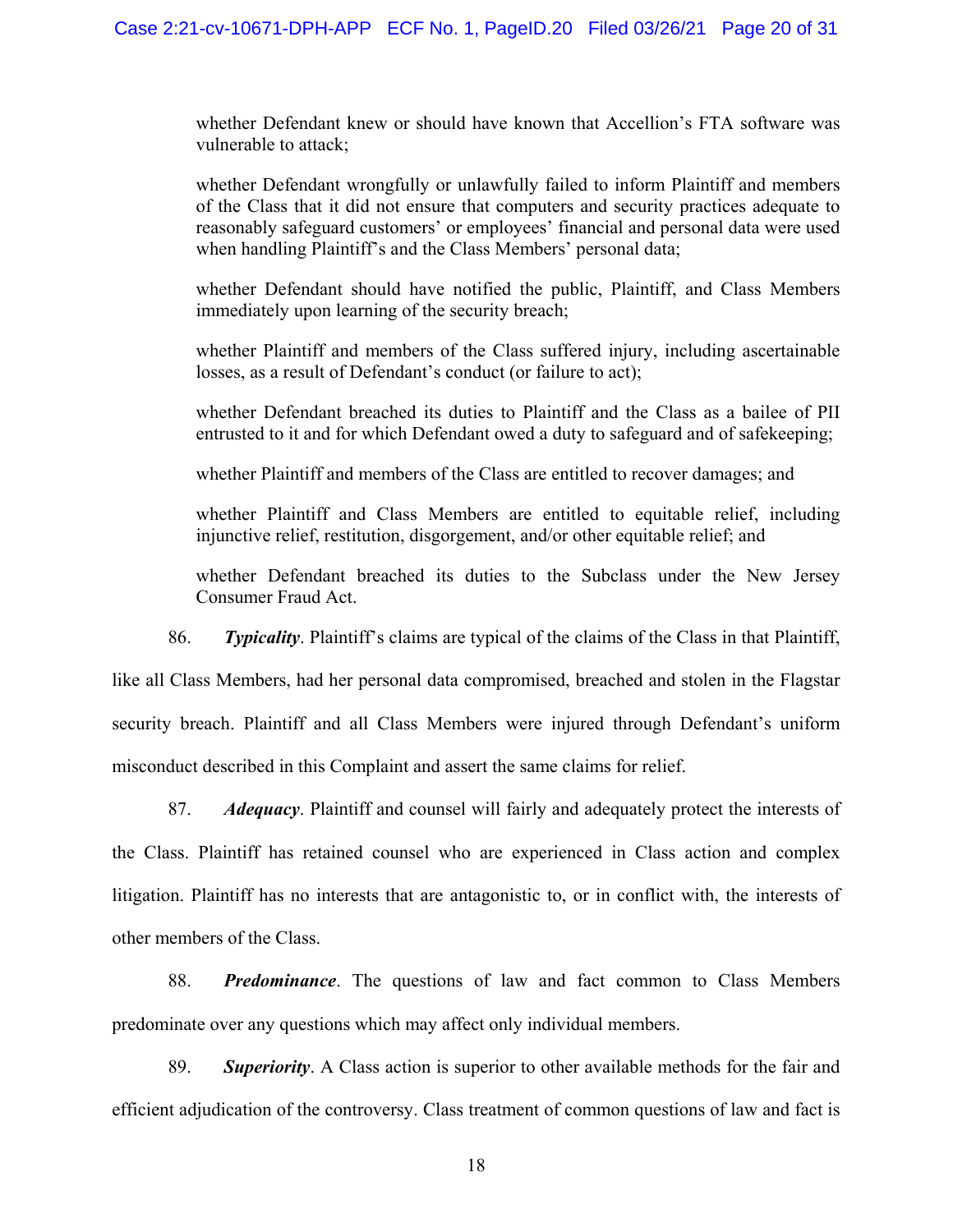#### Case 2:21-cv-10671-DPH-APP ECF No. 1, PageID.21 Filed 03/26/21 Page 21 of 31

superior to multiple individual actions or piecemeal litigation. Moreover, absent a Class action, most Class Members would find the cost of litigating their claims prohibitively high and would therefore have no effective remedy, so that in the absence of Class treatment, Defendant's violations of law inflicting substantial damages in the aggregate would go unremedied without certification of the Class. Plaintiff and Class Members have been harmed by Defendant's wrongful conduct and/or action. Litigating this action as a Class action will reduce the possibility of repetitious litigation relating to Defendant's conduct and/or inaction. Plaintiff knows of no difficulties that would be encountered in this litigation that would preclude its maintenance as a class action.

90. Class certification, therefore, is appropriate under Fed. R. Civ. P. 23(b)(3), because the above common questions of law or fact predominate over any questions affecting individual members of the Class, and a class action is superior to other available methods for the fair and efficient adjudication of this controversy.

91. Class certification is appropriate under Fed. R. Civ. P. 23(b)(1)(A), in that the prosecution of separate actions by the individual Class Members would create a risk of inconsistent or varying adjudications with respect to individual Class Members, which would establish incompatible standards of conduct for Defendant. In contrast, the conduct of this action as a class action conserves judicial resources and the parties' resources and protects the rights of each Class Member.

# **COUNT I — NEGLIGENCE (On behalf of the Class)**

92. Plaintiff incorporates by reference all other allegations in the Complaint as if fully set forth here.

93. Flagstar owed a duty to Plaintiff and Class Members to safeguard their PII. As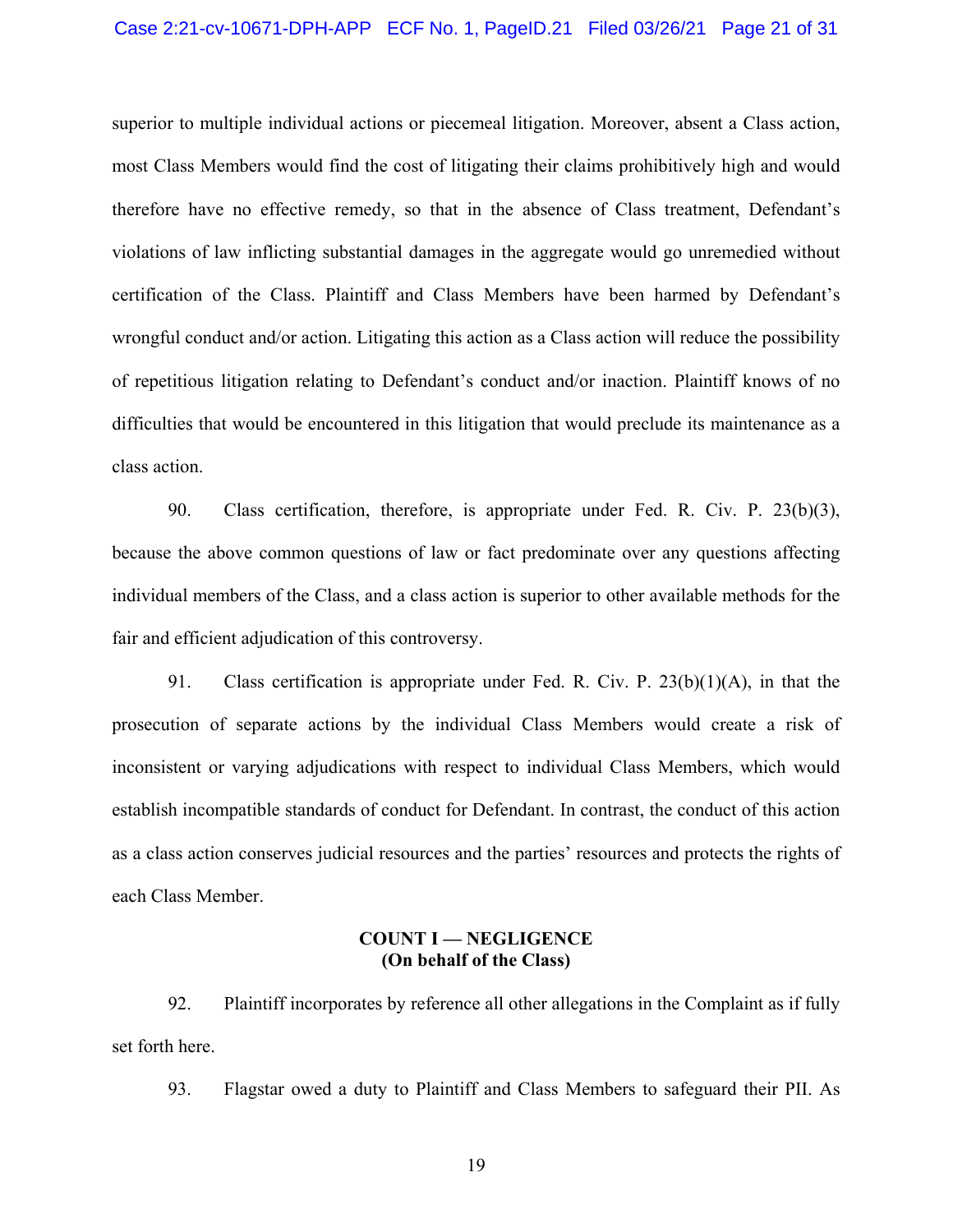#### Case 2:21-cv-10671-DPH-APP ECF No. 1, PageID.22 Filed 03/26/21 Page 22 of 31

part of this duty, Flagstar was required to retain competent third-party data transfer companies to prevent foreseeable harm to Plaintiff and the Class Members, and therefore had a duty to take reasonable steps to safeguard PII from unauthorized release or theft.

94. In other words, Flagstar was required to exercise reasonable care in obtaining, retaining, securing, safeguarding, deleting and protecting the PII in its possession from being compromised, lost, stolen, accessed, and misused by unauthorized persons.

95. Flagstar's duty included, among other things, designing, maintaining, and testing its security systems to ensure that Plaintiff's and Class Members' PII in its possession was adequately secured and protected.

96. Flagstar further owed a duty to Plaintiff and Class Members to implement processes that would detect a breach of its security system in a timely manner and to timely act upon warnings and alerts.

97. There is a very close connection between Flagstar's failure to follow reasonable security standards to protect the personal data in its possession and the injury to Plaintiff and the Class. When individuals have their personal information stolen, they are at substantial risk for imminent identity theft, and need to take steps to protect themselves, including, for example, buying credit monitoring services and purchasing or obtaining credit reports to protect themselves from identity theft.

98. If Flagstar had taken reasonable security measures, data thieves would not have been able to take the personal information of Plaintiff and the Class Members. The policy of preventing future harm weighs in favor of finding a special relationship between Flagstar and Plaintiff and the Class. If companies are not held accountable for failing to take reasonable security measures to protect personal data in their possession, they will not take the steps that are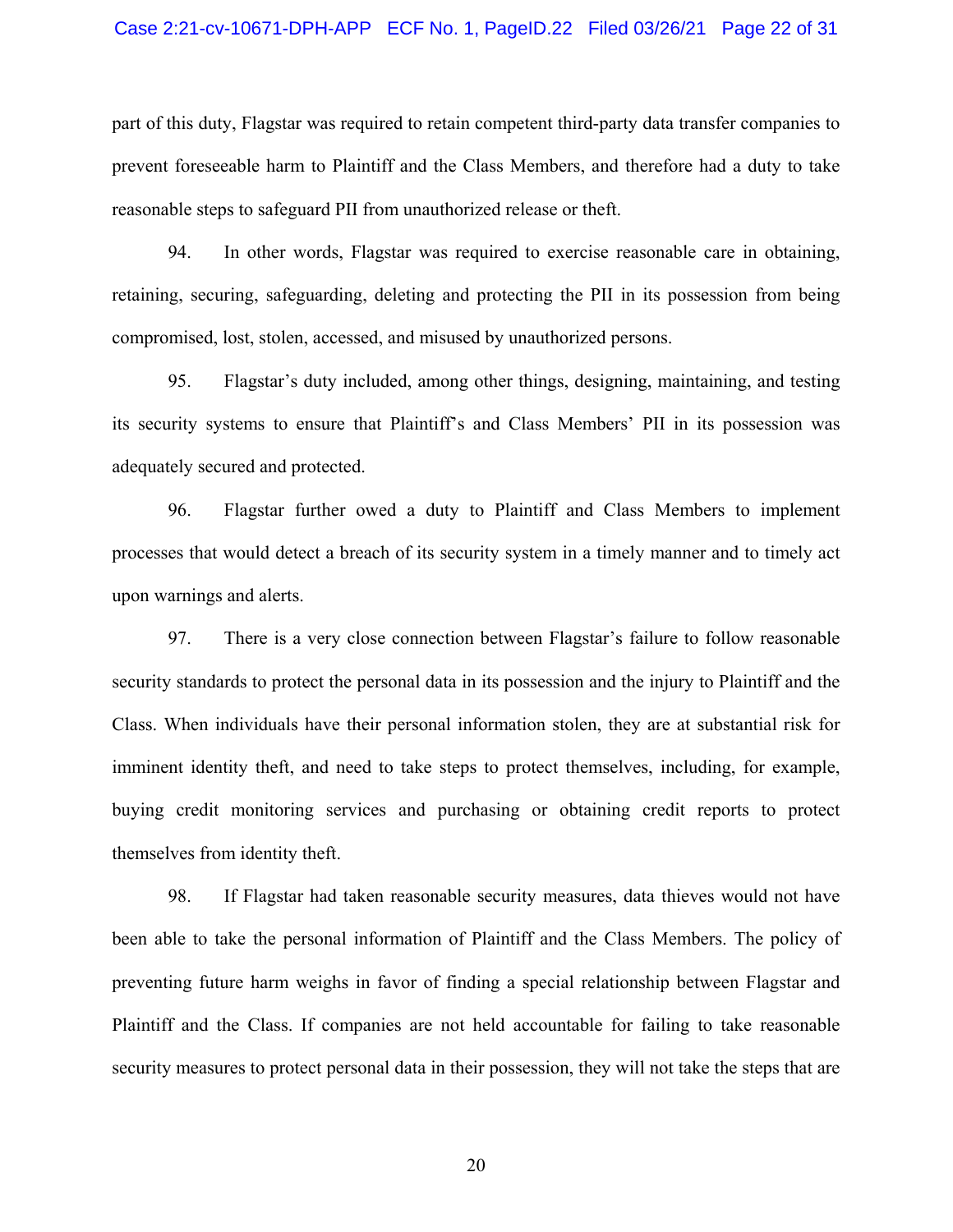necessary to protect against future security breaches.

99. Flagstar breached its duties by the conduct alleged in the Complaint by, including without limitation, failing to protect the PII in its possession; failing to maintain adequate computer systems and data security practices to safeguard the PII in its possession; failing to utilize adequate, updated, and secure software and related systems to protect the PII in its possession; failing to disclose the material fact that its and its vendor's computer systems and data security practices were inadequate to safeguard the PII from theft; and failing to disclose in a timely and accurate manner to Plaintiff and members of the Class the material fact of the data breach.

100. As a direct and proximate result of Flagstar's failure to exercise reasonable care and use commercially reasonable security measures, the personal data of Flagstar's employees and customers was accessed by ill-intentioned criminals who could and will use the information to commit identity or financial fraud. Plaintiff and the Class face the imminent, certainly impending and substantially heightened risk of identity theft, fraud and further misuse of their personal data.

101. As a proximate result of this conduct, Plaintiff and the other Class Members suffered damage after the unauthorized data release and will continue to suffer damages in an amount to be proven at trial. Furthermore, Plaintiff and the Class have suffered emotional distress as a result of the breach and have lost time and/or money as a result of past and continued efforts to protect their PII and prevent the unauthorized use of their PII.

## **COUNT II — NEGLIGENT ENTRUSTMENT (On behalf of the Class)**

*102.* Plaintiff incorporates by reference all other allegations in the Complaint as if fully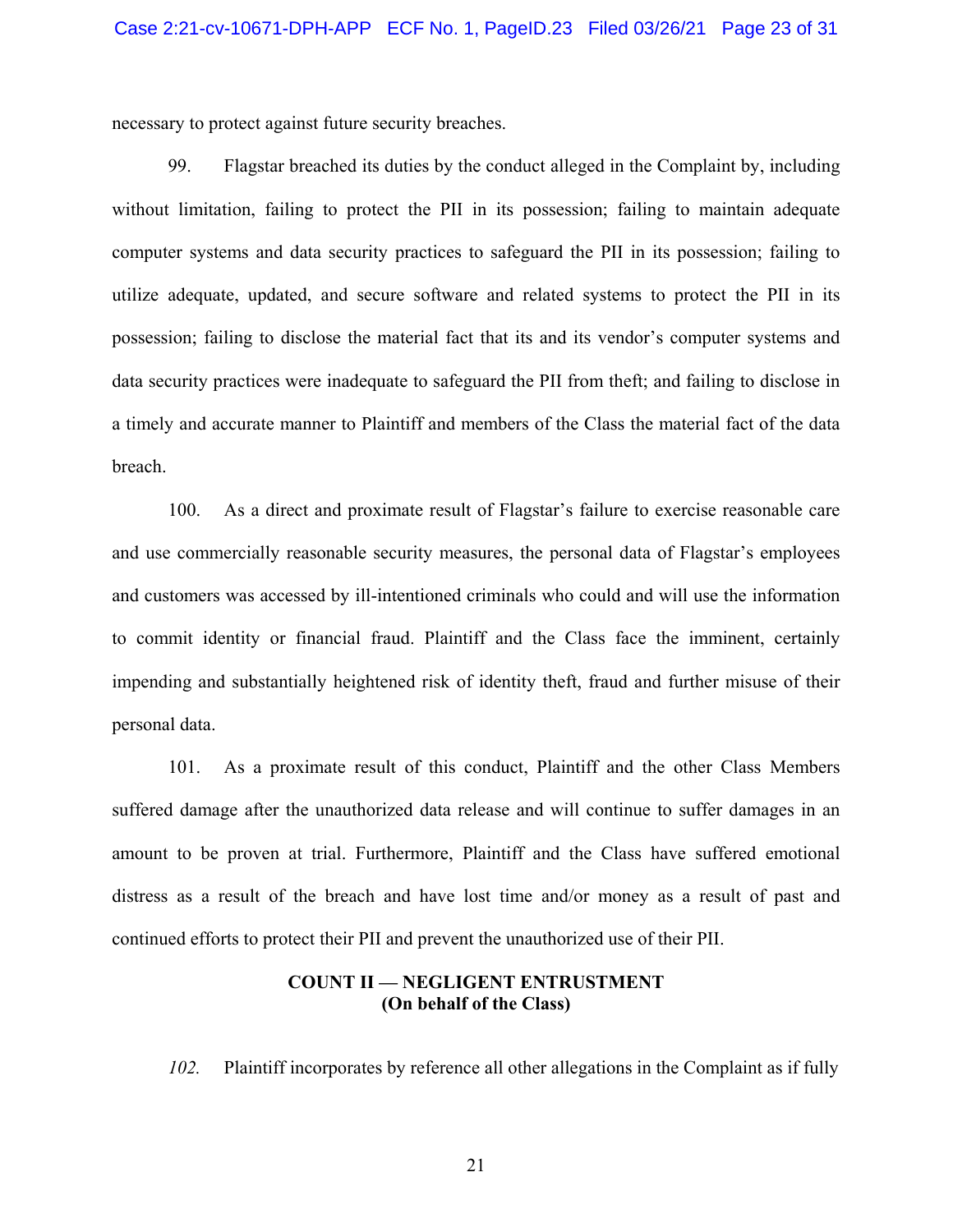set forth here.

*103.* Flagstar owed a duty to Plaintiff and the Class to adequately safeguard the PII that it required its employees and customers to provide. Part and parcel with this duty was the duty to only entrust that data to third-party vendors with adequate and reasonable security measures and systems in place to prevent the unauthorized disclosure of such data.

*104.* Flagstar breached this duty by entrusting Accellion with the sensitive PII of its employees and customers when, as described throughout the Complaint, it knew or should have known that Accellion and Accellion's legacy FTA software was incompetent at preventing such unauthorized disclosure.

105. As a direct and proximate result of Flagstar's failure to exercise reasonable care in whom it entrusted its employees' and customers' sensitive PII to, the personal data of Flagstar's employees and customers was accessed by ill-intentioned criminals who could and will use the information to commit identity theft or financial fraud. Plaintiff and the Class face the imminent, certainly impending and substantially heightened risk of identity theft, fraud and further misuse of their personal data.

106. As a proximate result of this conduct, Plaintiff and the other Class Members suffered damage after the unauthorized data release and will continue to suffer damages in an amount to be proven at trial. Furthermore, Plaintiff and the Class have suffered emotional distress as a result of the breach and have lost time and/or money as a result of past and continued efforts to protect their PII and prevent the unauthorized use of their PII.

## **COUNT III — BAILMENT (On behalf of the Class)**

107. Plaintiff incorporates by reference all other allegations in the Complaint as if fully set forth here.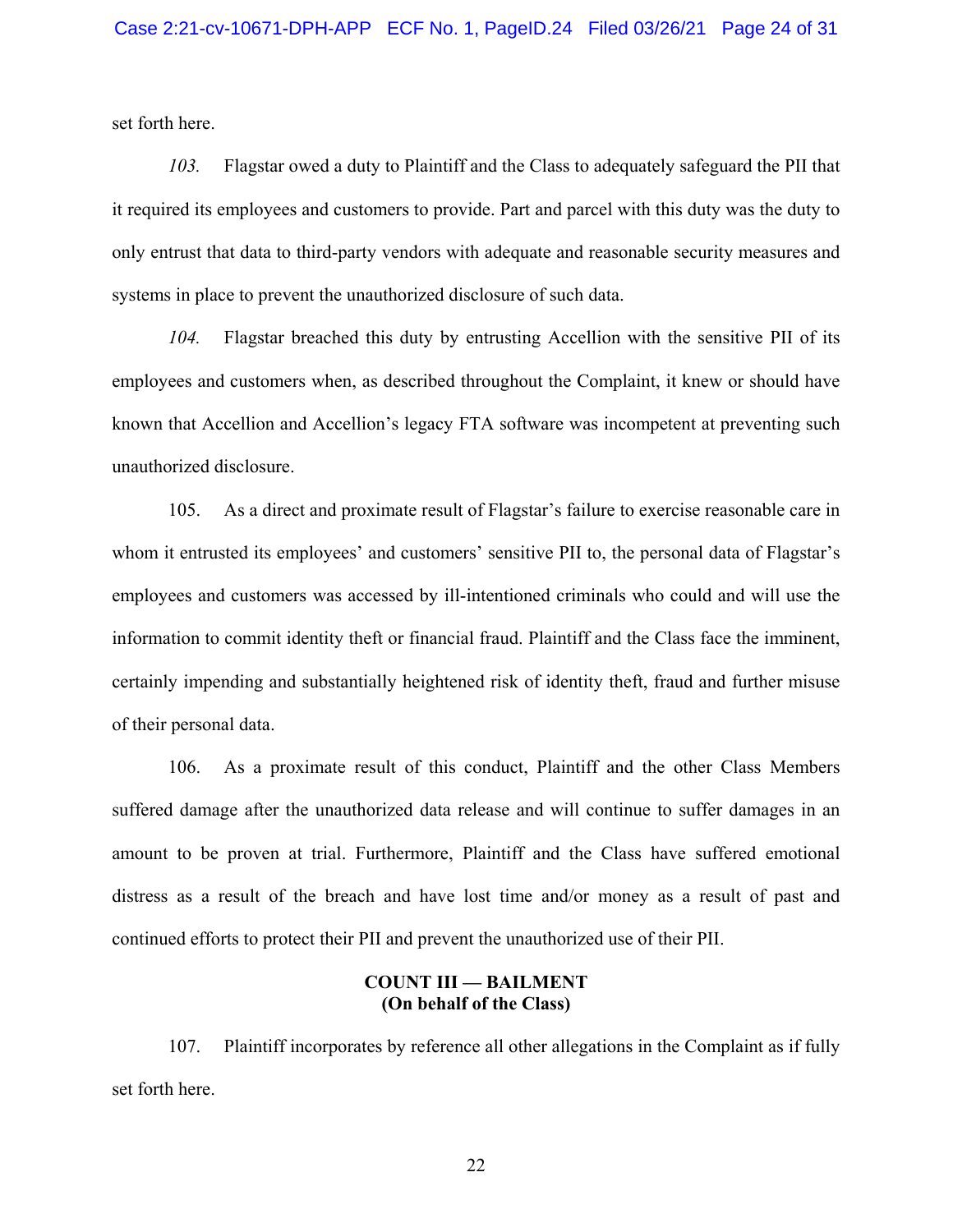108. Plaintiff and the Class delivered their personal and financial information to Flagstar for the exclusive purpose of obtaining services or employment.

109. The PII is intangible personal property belonging to Plaintiff and the Class Members.

110. In delivering their personal data to Flagstar, Plaintiff and Class Members intended and understood that Flagstar would adequately safeguard their personal data, including by exercising reasonable care in whom it provides its employees' and customers' PII to.

111. Flagstar accepted possession of Plaintiff's and Class Members' personal data for the purpose of providing employment and/or services to Plaintiff and Class Members.

112. A bailment (or deposit) was established for the mutual benefit of the parties.

113. During the bailment (or deposit), Flagstar owed a duty to Plaintiff and Class Members to exercise reasonable care, diligence, and prudence in protecting their personal data as well as a duty to safeguard personal information properly and maintain reasonable security procedures and practices to protect such information. Flagstar breached this duty when it entrusted its employees' and customers' PII to Accellion through the use of Accellion's outdated legacy FTA software, which Flagstar knew or should have known was incapable of providing reasonable security to Flagstar's data.

114. Flagstar breached its duty of care by failing to take appropriate measures to safeguard and protect Plaintiff's and Class Members' personal and financial information, resulting in the unlawful and unauthorized access to and misuse of Plaintiff's and Class Members' PII.

115. As a proximate result of this conduct, Plaintiff and the other Class Members suffered and will continue to suffer damages in an amount to be proven at trial.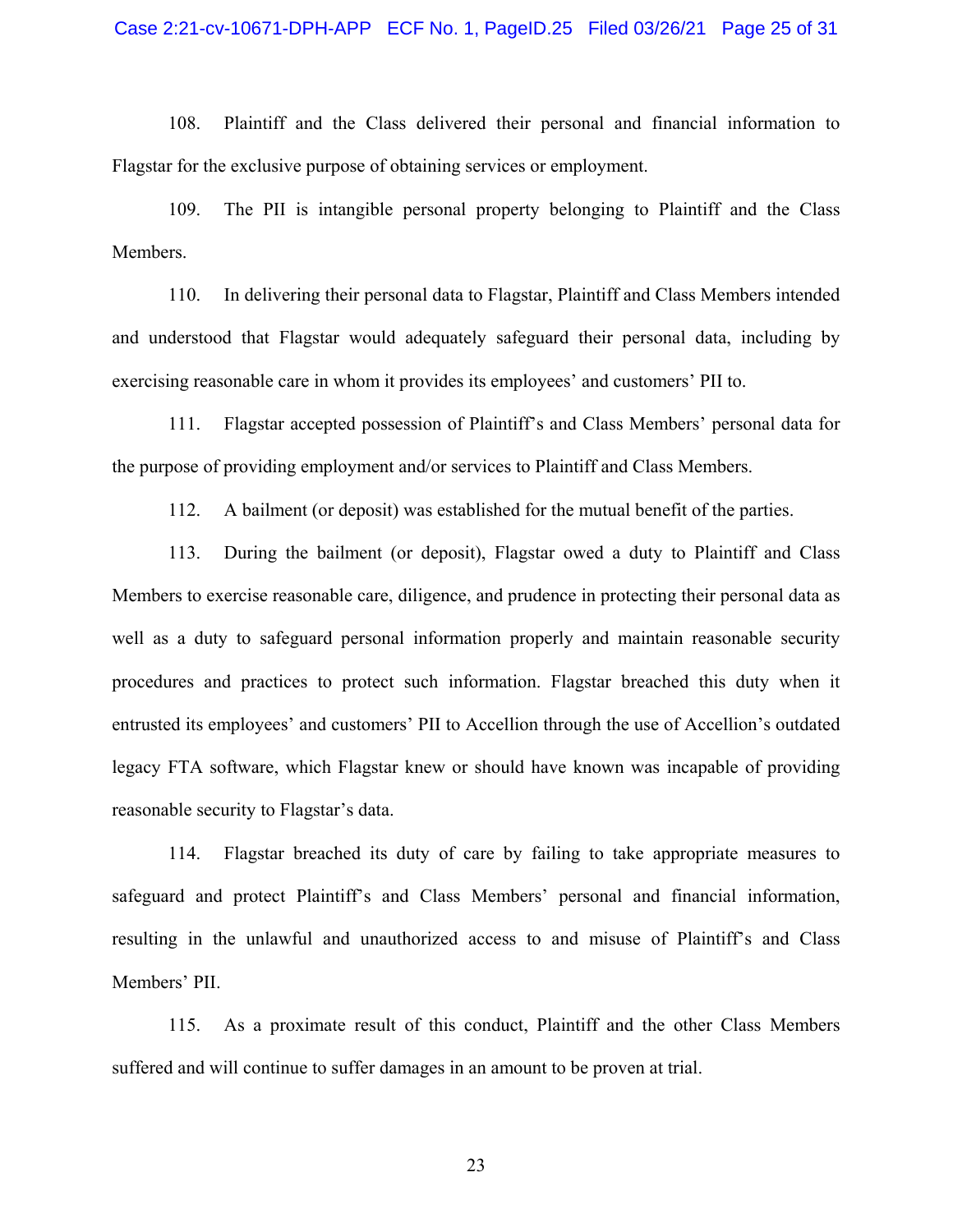# **COUNT IV — BREACH OF IMPLIED CONTRACT (On behalf of the Class)**

116. Plaintiff incorporates by reference all other allegations in the Complaint as if fully set forth here.

117. Plaintiff and the Class delivered their PII to Flagstar as part of the process of obtaining employment or services provided by Flagstar.

118. Plaintiff and members of the Class entered into implied contracts with Flagstar under which Flagstar agreed to safeguard and protect such information and to timely and accurately notify Plaintiff and Class Members that their data had been breached and compromised.

119. In providing such data, Plaintiff and the other members of the Class entered into an implied contract with Flagstar whereby Flagstar became obligated to reasonably safeguard Plaintiff's and the other Class Members' sensitive, non-public information.

120. In delivering their personal data to Flagstar, Plaintiff and Class Members intended and understood that Flagstar would adequately safeguard their personal data.

121. Plaintiff and the Class Members would not have entrusted their PII to Flagstar in the absence of such an implied contract.

122. Flagstar accepted possession of Plaintiff's and Class Members' PII for the purpose of providing services or employment to Plaintiff and Class Members.

123. Had Flagstar disclosed to Plaintiff and members of the Class that it would entrust such data to incompetent third-party vendors that did not have adequate computer systems and security practices to secure sensitive data, Plaintiff and members of the Class would not have provided their PII to Flagstar.

124. Flagstar recognized that its employees' and customers' personal data is highly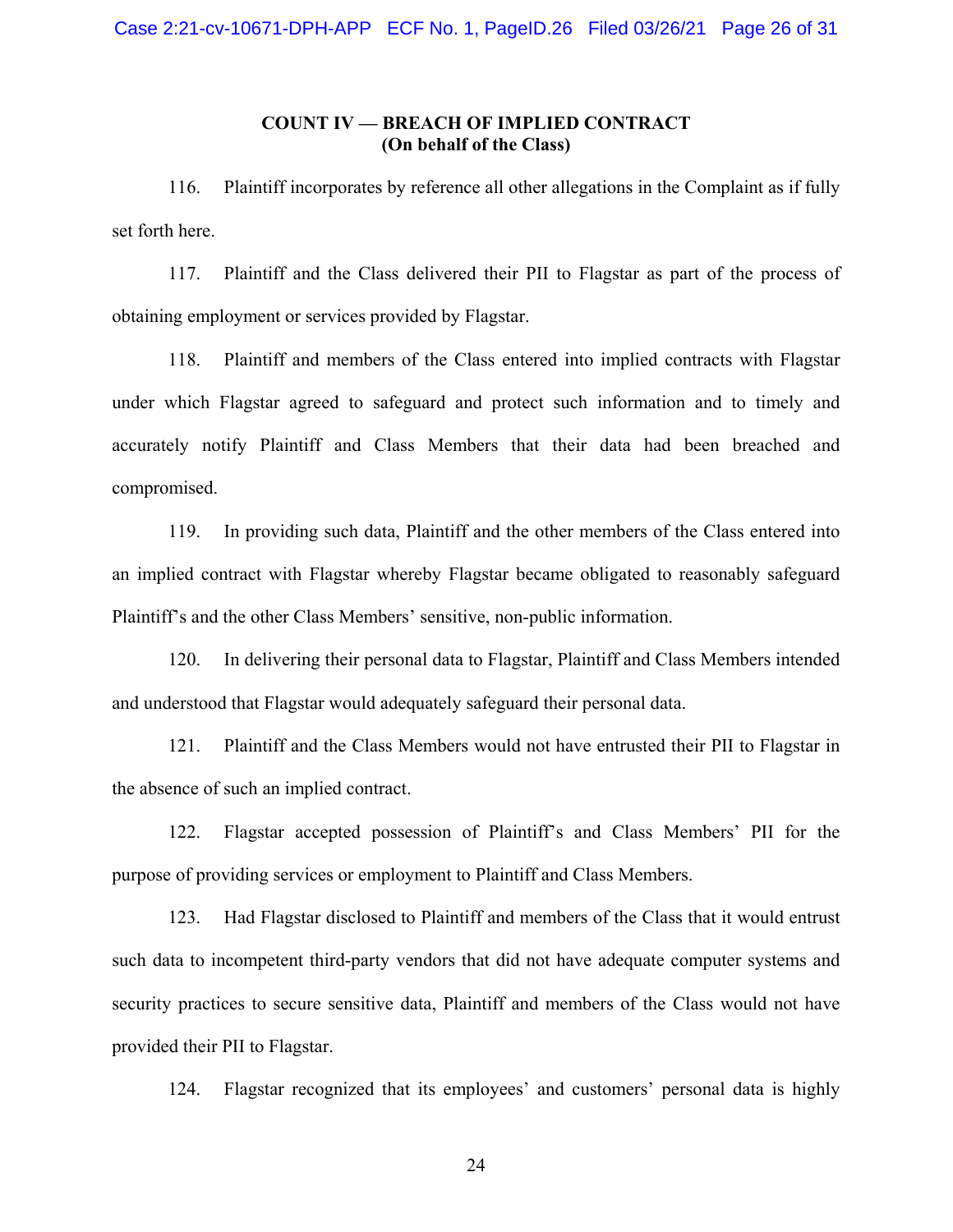#### Case 2:21-cv-10671-DPH-APP ECF No. 1, PageID.27 Filed 03/26/21 Page 27 of 31

sensitive and must be protected, and that this protection was of material importance as part of the bargain to Plaintiff and members of the Class. For example, the letter Flagstar provided to certain members of the Class states "the privacy and security of the personal information we maintain is of the utmost importance to us…." **Exhibit A**; *see also id.* ("We remain fully committed to maintaining the privacy of personal information in our possession….").

125. Plaintiff and members of the Class fully performed their obligations under the implied contracts with Flagstar.

126. Flagstar breached the implied contract with Plaintiff and the other members of the Class by failing to take reasonable measures to safeguard their data and instead entrusting such data to Accellion through Accellion's outdated and vulnerable legacy FTA software.

127. As a proximate result of Defendant's conduct, Plaintiff and the other Class Members suffered and will continue to suffer damages in an amount to be proven at trial.

## **COUNT V — UNJUST ENRICHMENT (On behalf of the Class)**

128. Plaintiff incorporates by reference all other allegations in the Complaint as if fully set forth herein.

129. Plaintiff and Class Members conferred a monetary benefit on Flagstar in the form of monies or fees paid for services from Flagstar. Flagstar had knowledge of this benefit when it accepted the money from Plaintiff and the Class Members.

130. The monies or fees paid by the Plaintiff and Class Members were supposed to be used by Flagstar, in part, to pay for the administrative and other costs of providing reasonable data security and protection to Plaintiff and Class Members.

131. Flagstar failed to provide reasonable security, safeguards, and protections to the personal data of Plaintiff and Class Members, instead entrusting such data to Accellion through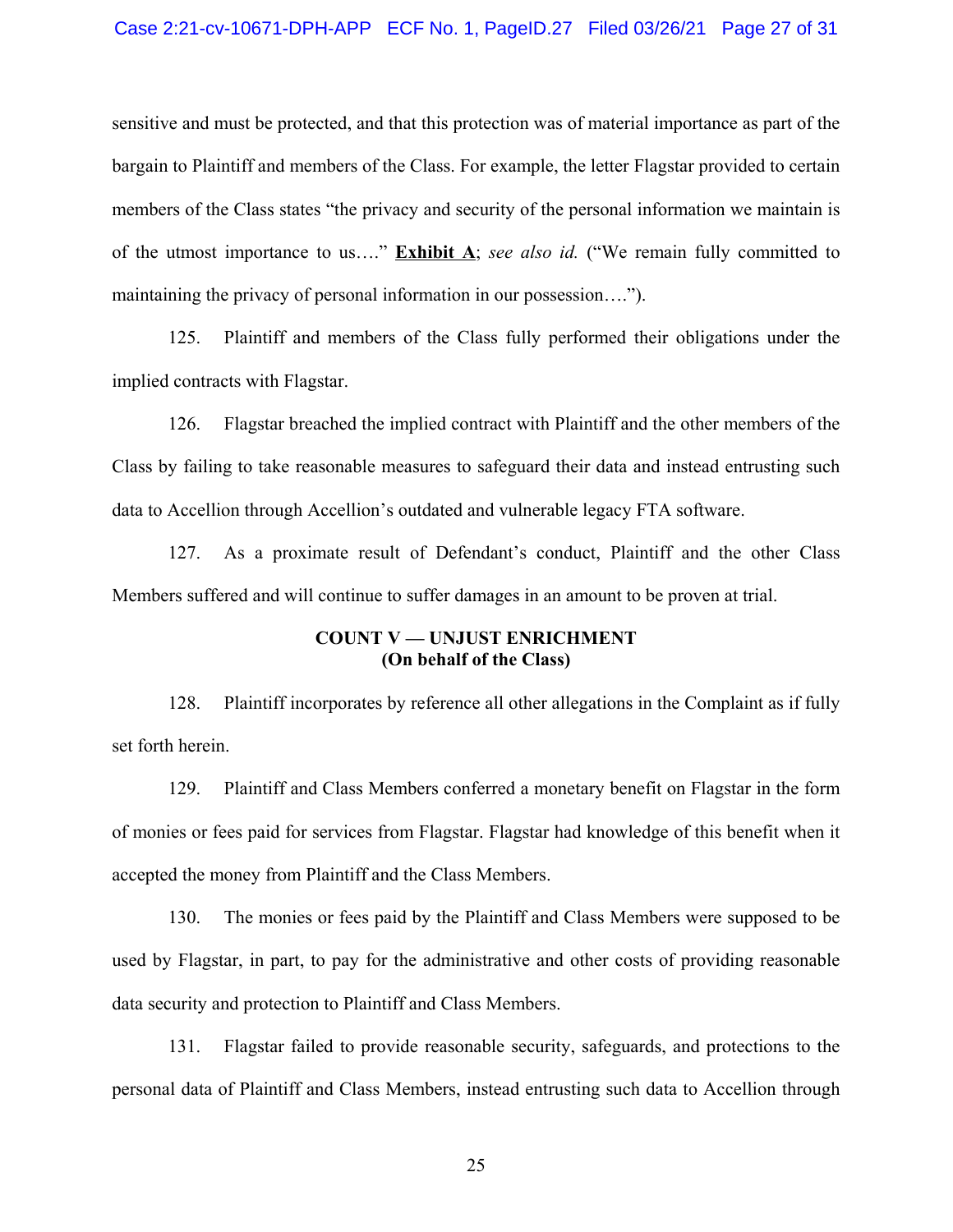#### Case 2:21-cv-10671-DPH-APP ECF No. 1, PageID.28 Filed 03/26/21 Page 28 of 31

Accellion's outdated and vulnerable legacy FTA software, and as a result Plaintiff and the Class overpaid Flagstar as part of the services they purchased.

132. Flagstar failed to disclose to Plaintiff and members of the Class that Accellion's practices and software and systems (which Flagstar chose to utilize) were inadequate to safeguard Plaintiff's and the Class Members PII against theft.

133. Under principles of equity and good conscience, Flagstar should not be permitted to retain the money belonging to Plaintiff and Class Members because Flagstar failed to provide adequate safeguards and security measures to protect Plaintiff's and Class Members' personal and financial information that they paid for but did not receive.

134. Flagstar wrongfully accepted and retained these benefits to the detriment of Plaintiff and Class Members.

135. Flagstar's enrichment at the expense of Plaintiff and Class Members is and was unjust.

136. As a result of Flagstar's wrongful conduct, as alleged above, Plaintiff and the Class Members are entitled to restitution and disgorgement of all profits, benefits, and other compensation obtained by Flagstar, plus attorneys' fees, costs, and interest thereon.

# **COUNT VI – VIOLATION OF N.J.S.A § 56:8-2, THE CONSUMER FRAUD ACT (On behalf of the Subclass)**

137. Plaintiff incorporates by reference all other allegations in the Complaint as if fully set forth herein.

138. The New Jersey Consumer Fraud Act ("CFA") prohibits:

The act, use or employment by any person of any unconscionable commercial practice, deception, fraud, false pretense, false promise, misrepresentation, or the knowing concealment, suppression, or omission of any material fact with intent that others rely upon such concealment, suppression or omission, in connection with the sale or advertisement of any merchandise or real estate.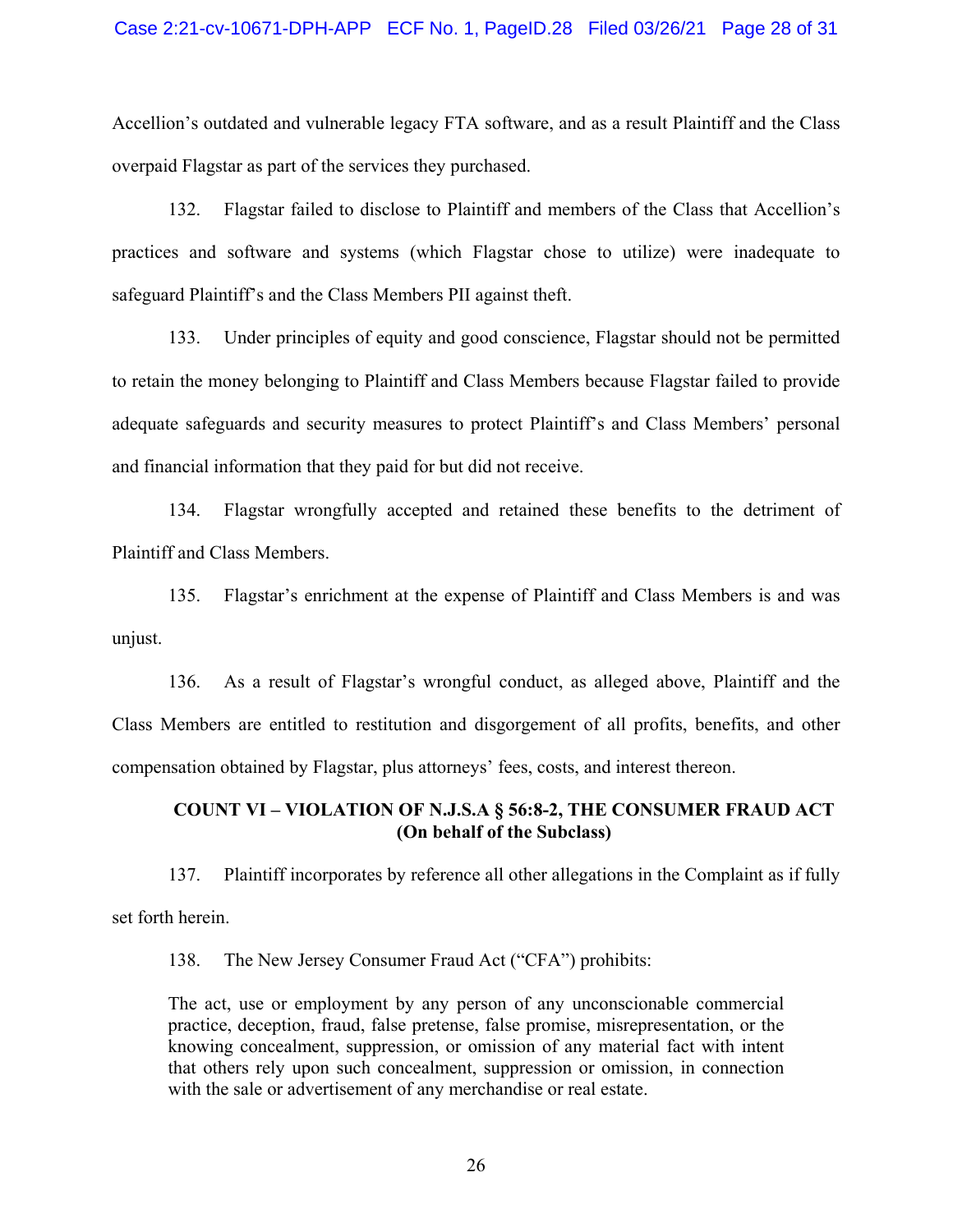N.J.S.A. § 56:8-2.

139. The term "unconscionable" under the CFA implies a lack of good faith, honesty in fact and observance of fair dealing.

140. Defendant committed an "unconscionable commercial practice" by failing to use reasonable measures, as interpreted and enforced by the FTC, to protect the PII of Garcia and all subclass Members.

141. Defendant's acts and practices were unconscionable given the nature and amount of PII it stores and the foreseeable consequences of the immense damages that would result to Garcia and all subclass Members by failing to follow reasonable procedures to safeguard PII.

142. The gravity of the harm to members of the Subclass resulting from these unlawful acts and practices outweighed any conceivable reasons, justifications, and/or motives that Defendants had—in this case the desire to save money by not using industry standard practices in protecting the PII entrusted to it—for engaging in such deceptive acts and practices. By committing the acts and practices alleged above, Defendant engaged in unlawful business practices within the meaning of the CFA, N.J.S.A. § 56:8-1, *et seq*.

143. Unlawful conduct under the CFA includes "deception, fraud, false pretense, false promise, misrepresentation."

144. As set forth above, Defendant committed deception, fraud, false pretenses, false promises, or misrepresentations about its data security. Defendant's representations were made with the intent to generate public good will and to induce consumers, such as Plaintiff and the other Subclass members, to reasonably rely on those representations and choose Defendant when making a decision about who to entrust their PII to.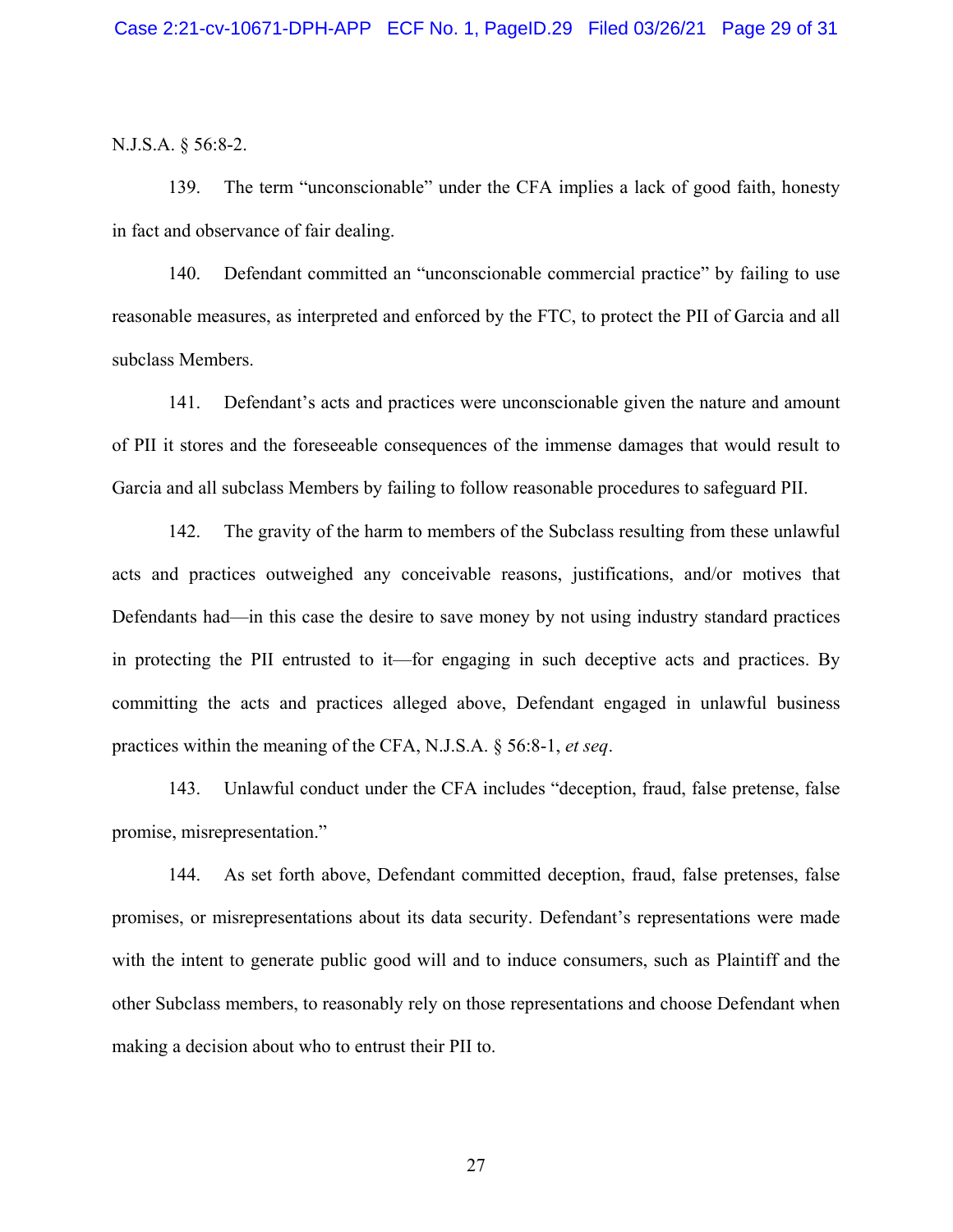145. Defendant's acts and practices as described herein deceived Plaintiff and the Subclass and were highly likely to deceive members of the consuming public. Plaintiff would not have entrusted her PII to Defendant had Plaintiff been aware that Defendant would unconscionably and unfairly place fail to safeguard her PII. Had Plaintiff and the other Subclass members entrusted their PII to a different bank, their PII would not have been exposed due to Defendant's reckless and intentional acts. Accordingly, Plaintiff and each member of the Subclass have suffered ascertainable loss as a direct result of Defendant's practices described above.

# **RELIEF REQUESTED**

Plaintiff, individually and on behalf of the proposed Class, requests that the Court:

- 1. Certify this case as a class action on behalf of the Class defined above, appoint Plaintiff as class representative, and appoint the undersigned counsel as class counsel;
- 2. Award declaratory, injunctive and other equitable relief as is necessary to protect the interests of Plaintiff and other Class Members;
- 3. Award restitution and damages to Plaintiff and Class Members in an amount to be determined at trial;
- 4. Award Plaintiff and Class Members their reasonable litigation expenses and attorneys' fees to the extent allowed by law;
- 5. Award Plaintiff and Class Members pre- and post-judgment interest, to the extent allowable; and
- 6. Award such other and further relief as equity and justice may require.

# **DEMAND FOR JURY TRIAL**

Plaintiff demands a trial by jury of any and all issues in this action so triable of right.

Respectfully submitted,

*/s/ Brian D. Flick* Brian D. Flick (OH #0081605) Marc E. Dann (*pro hac vice* forthcoming)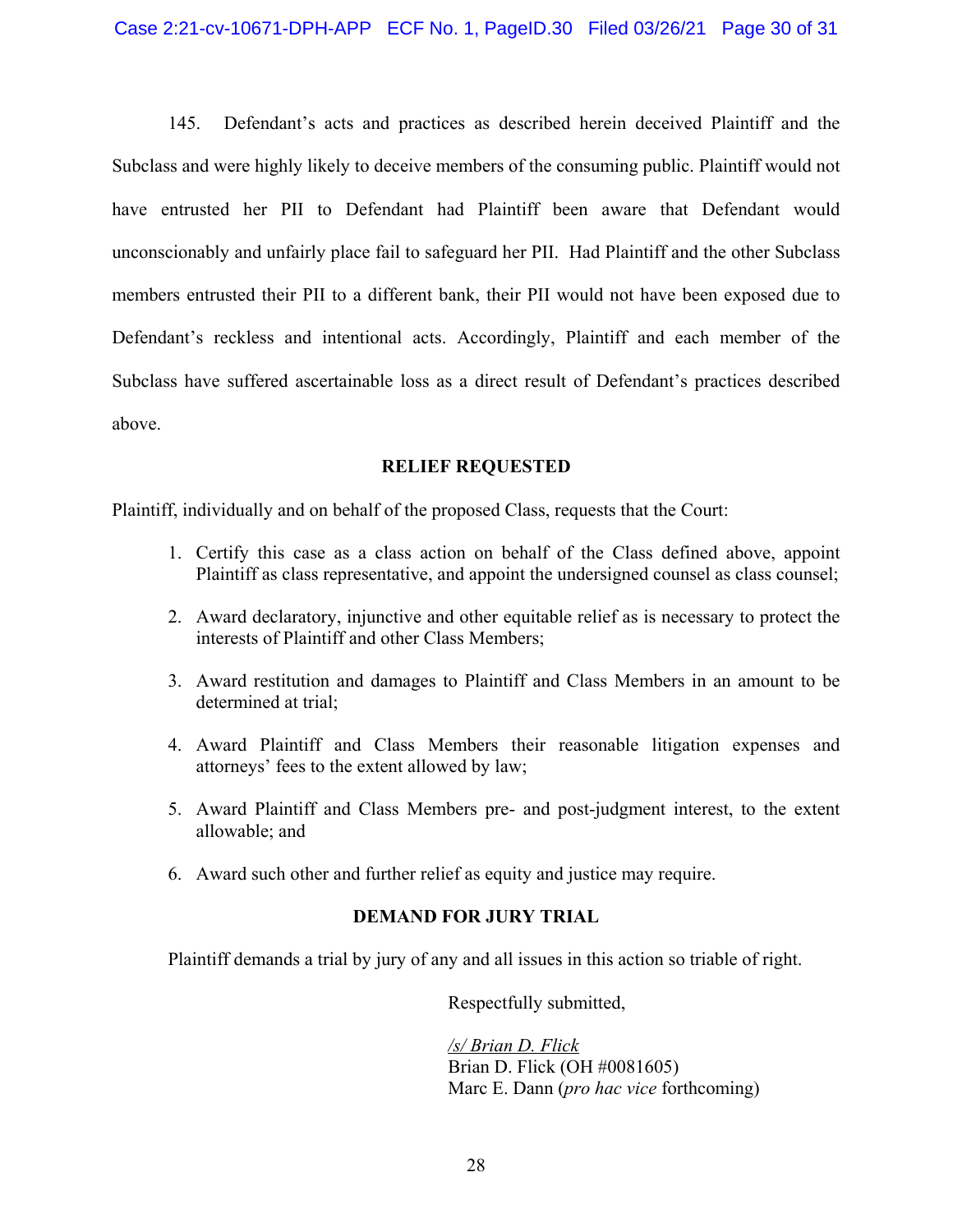DannLaw P.O. Box 6031040 Cleveland, Ohio 44103 Phone: (216) 373-0539 Fax: (216) 373-0536 *notices@dannlaw.com*

Javier Merino (*pro hac vice* forthcoming) DANNLAW 372 Kinderkamack Road, Suite 5 Westwood, NJ 07675 Phone: 216-373-0539 Fax: 216-373-0536 *jmerino@dannlaw.com*

Terence R. Coates (*pro hac vice* forthcoming) Zachary C. Schaengold (*pro hac vice* forthcoming) MARKOVITS, STOCK & DEMARCO, LLC 3825 Edwards Road, Suite 650 Cincinnati, OH 45209 Phone: (513) 651-3700 Fax: (513) 665-0219 *tcoates@msdlegal.com zschaengold@msdlegal.com*

*Counsel for Plaintiff, the Class, and Subclass*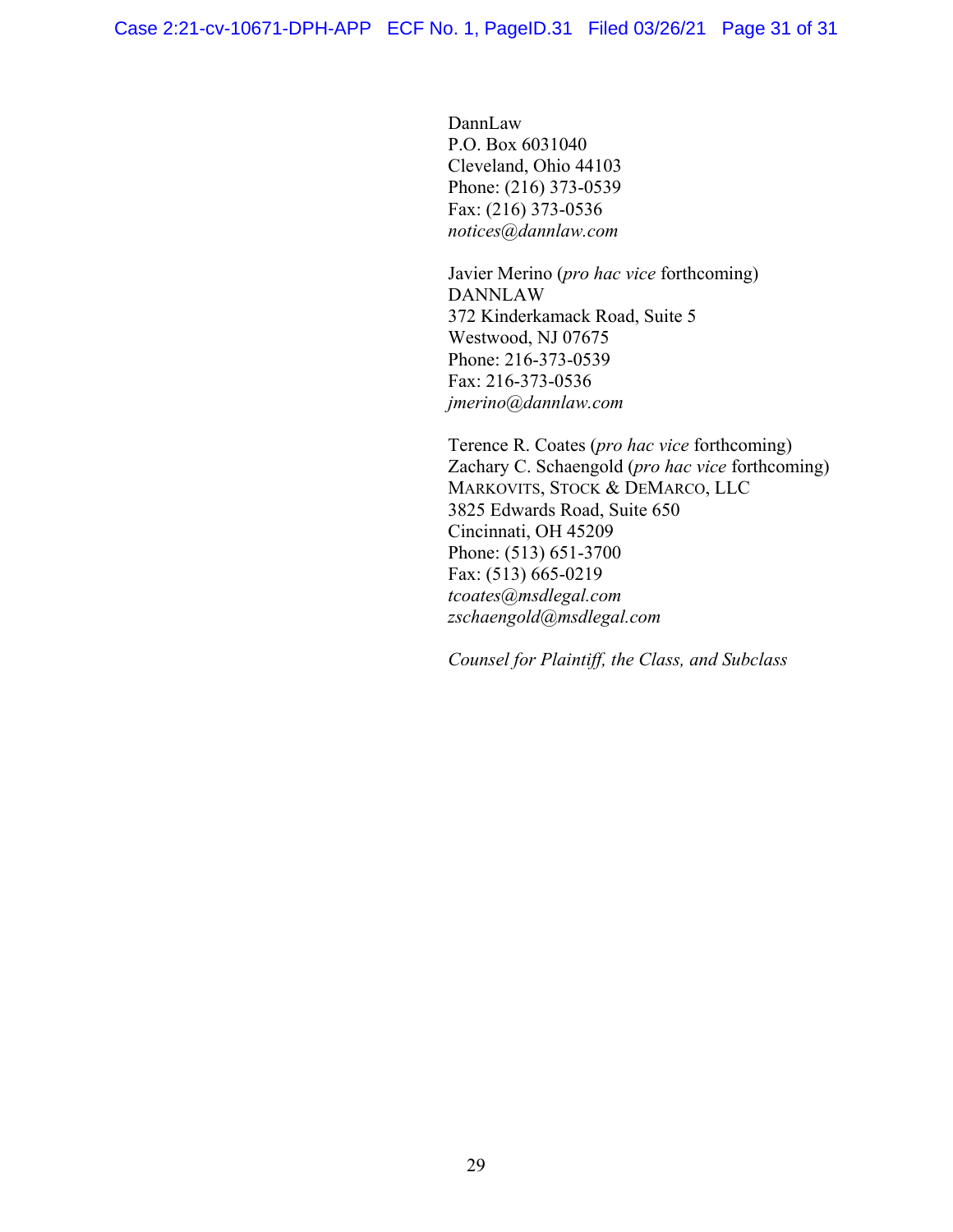Case 2:21-cv-10671-DPH-APP ECF No. 1-1, PageID.32 Filed 03/26/21 Page 1 of 2

# EXHIBIT A